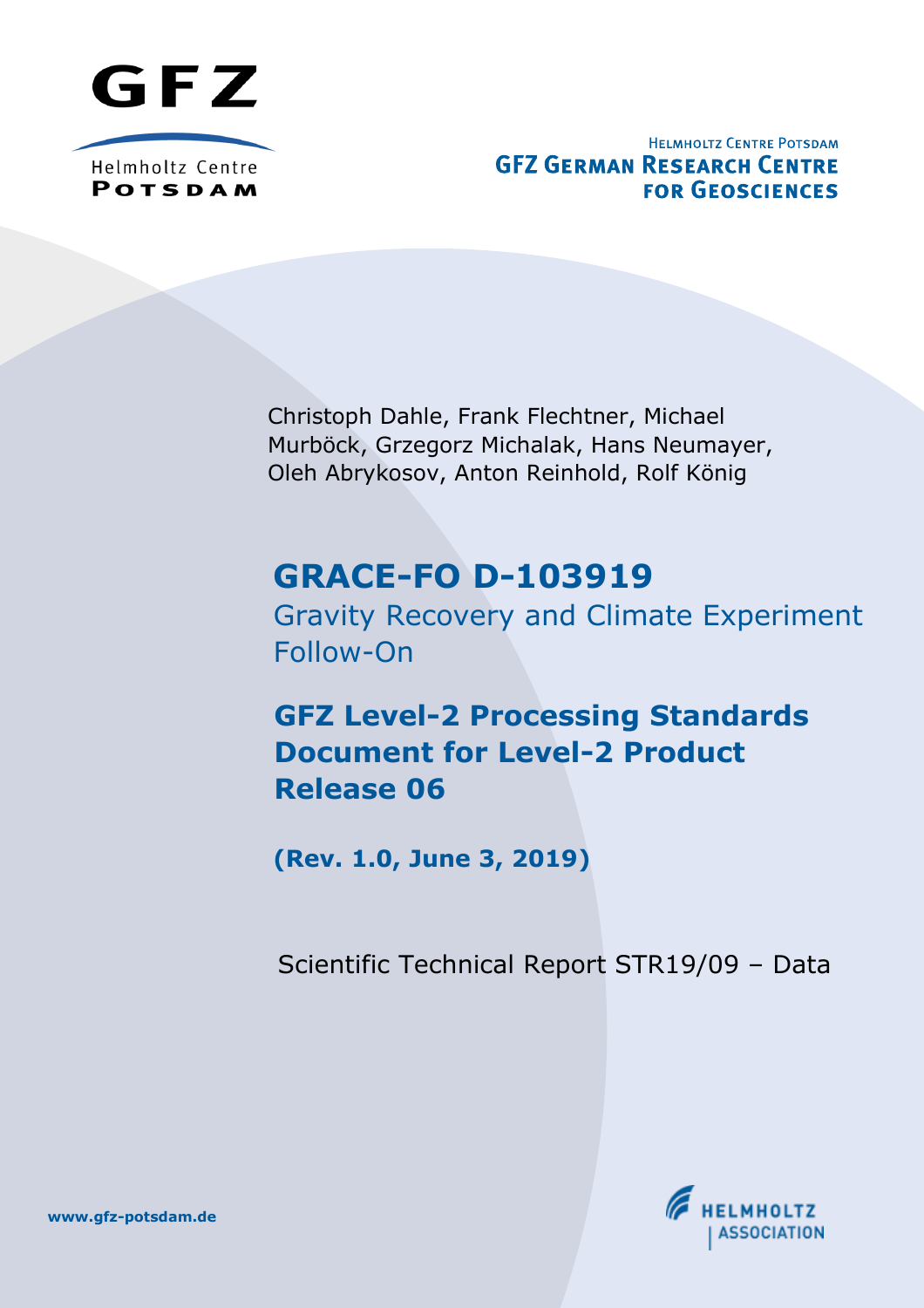Recommended citation:

Dahle, C.; Flechtner, F.; Murböck, M.; Michalak, G.; Neumayer, H.; Abrykosov, O.; Reinhold, A.; König, R. (2019): GRACE-FO D-103919 (Gravity Recovery and Climate Experiment Follow-On), GFZ Level-2 Processing Standards Document for Level-2 Product Release 06 (Rev. 1.0, June 3, 2019), (Scientific Technical Report STR - Data; 19/09), Potsdam: GFZ German Research Centre for Geosciences. DOI:<https://doi.org/10.2312/GFZ.b103-19098>

The corresponding GFZ Release 06 (RL06) data files are related to the following data sets denoted by the product identifier (PID) which are published via GFZ Data Services:

GSM-Files (PID = GSM): Dahle, Christoph; Flechtner, Frank; Murböck, Michael; Michalak, Grzegorz; Neumayer, Hans; Abrykosov, Oleh; Reinhold, Anton; König, Rolf (2019): GRACE-FO Geopotential GSM Coefficients GFZ RL06. V. 6.0. GFZ Data Services. [https://doi.org/10.5880/GFZ.GRACEFO\\_06\\_GSM](https://doi.org/10.5880/GFZ.GRACEFO_06_GSM)

GAA-Files (PID = GAA): Dobslaw, Henryk; Dill, Robert; Dahle, Christoph (2019): GRACE-FO Geopotential GAA Coefficients GFZ RL06. V. 6.0. GFZ Data Services. [https://doi.org/10.5880/GFZ.GRACEFO\\_06\\_GAA](https://doi.org/10.5880/GFZ.GRACEFO_06_GAA)

GAB-Files (PID = GAB):

Dobslaw, Henryk; Dill, Robert; Dahle, Christoph (2019): GRACE-FO Geopotential GAB Coefficients GFZ RL06. V. 6.0. GFZ Data Services. [https://doi.org/10.5880/GFZ.GRACEFO\\_06\\_GAB](https://doi.org/10.5880/GFZ.GRACEFO_06_GAB)

GAC-Files (PID = GAC):

Dobslaw, Henryk; Dill, Robert; Dahle, Christoph (2019): GRACE-FO Geopotential GAC Coefficients GFZ RL06. V. 6.0. GFZ Data Services. [https://doi.org/10.5880/GFZ.GRACEFO\\_06\\_GAC](https://doi.org/10.5880/GFZ.GRACEFO_06_GAC)

GAD-Files (PID =GAD):

Dobslaw, Henryk; Dill, Robert; Dahle, Christoph (2019): GRACE-FO Geopotential GAD Coefficients GFZ RL06. V. 6.0. GFZ Data Services. [https://doi.org/10.5880/GFZ.GRACEFO\\_06\\_GAD](https://doi.org/10.5880/GFZ.GRACEFO_06_GAD)

> **Imprint**<br>
> HELMHOLTZ CENTRE POTSDAM **GFZ GERMAN RESEARCH CENTRE FOR GEOSCIENCES**

> > Telegrafenberg D-14473 Potsdam

Published in Potsdam, Germany June 2019

ISSN 2190-7110

DOI: https://doi.org/10.2312/GFZ.b103-19098 URN: urn:nbn:de:kobv:b103-19098

> This work is published in the GFZ series Scientific Technical Report (STR) and electronically available at GFZ website [www.gfz-potsdam.de](http://www.gfz-potsdam.de/)

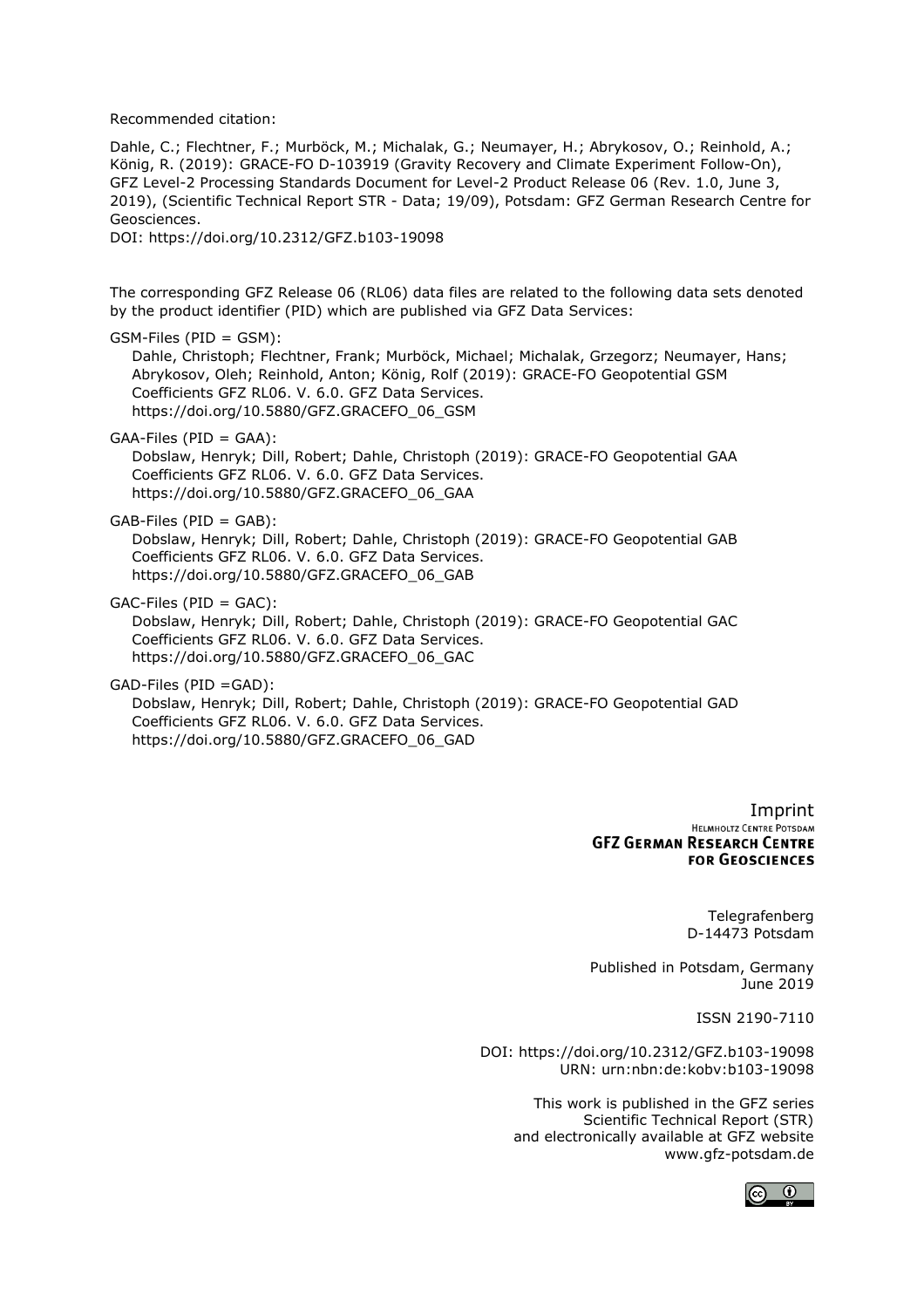# **GRACE-FO D-103919**

Gravity Recovery and Climate Experiment Follow-On

## **GFZ Level-2 Processing Standards Document**

## **for Level-2 Product Release 06**

**(Rev. 1.0, June 3, 2019)**

Christoph Dahle, Frank Flechtner, Michael Murböck, Grzegorz Michalak, Hans Neumayer, Oleh Abrykosov, Anton Reinhold, Rolf König

> GFZ German Research Centre for Geosciences Department 1: Geodesy and Remote Sensing

Scientific Technical Report STR19/09 – Data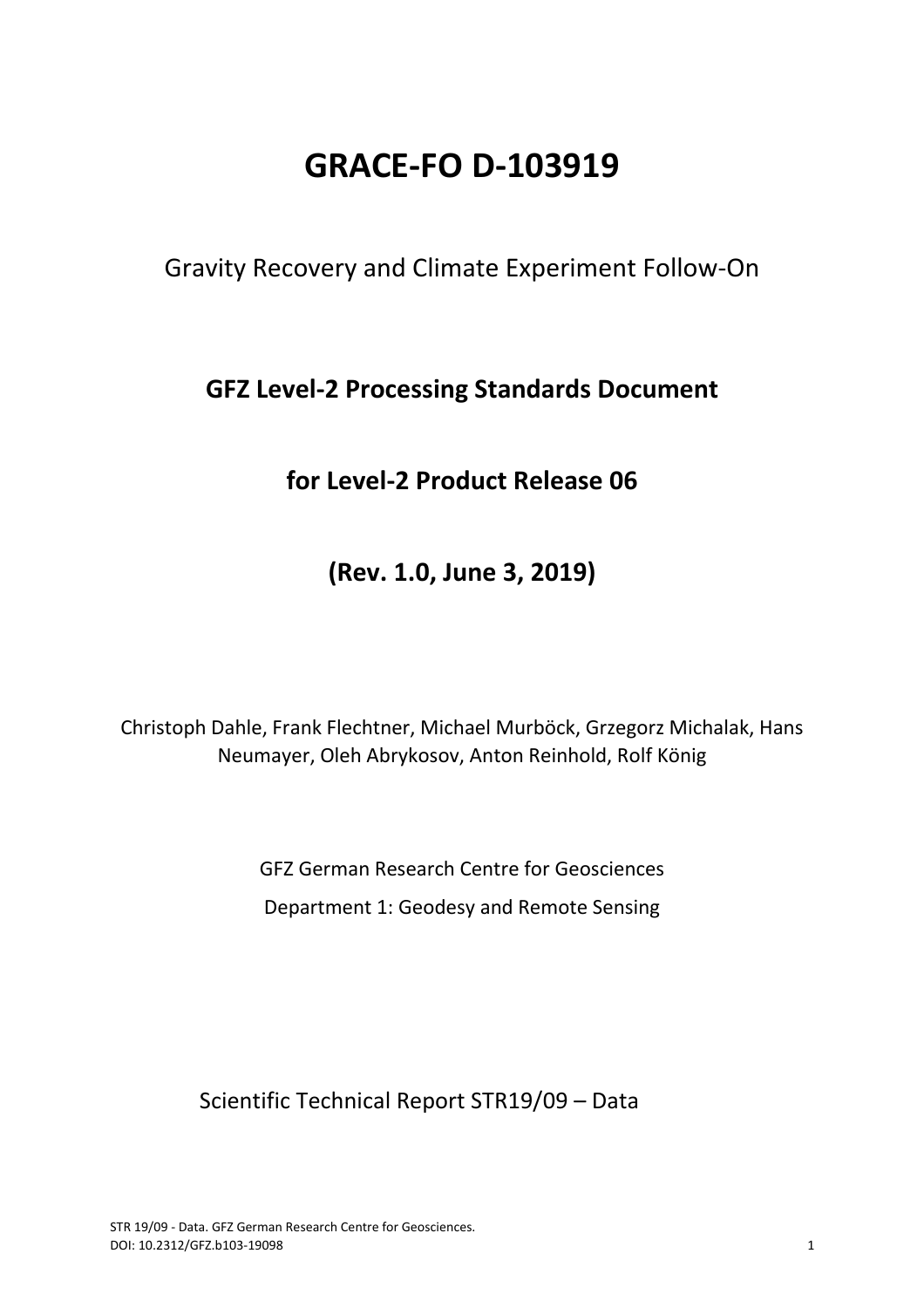

Prepared by:

Christoph Dahle, GFZ

Contact Information: GFZ German Research Centre for Geosciences Department 1: Geodesy and Remote Sensing c/o DLR Oberpfaffenhofen D-82234 Wessling, Germany Email: dahle@gfz-potsdam.de

\_\_\_\_\_\_\_\_\_\_\_\_\_\_\_\_\_\_\_\_\_\_\_\_\_\_\_\_\_\_\_\_\_\_\_\_\_\_\_\_\_\_\_\_\_

Reviewed by: Michael Murböck, GFZ

Approved by:

Frank Flechtner, GFZ GFZ GRACE-FO Project Manager

\_\_\_\_\_\_\_\_\_\_\_\_\_\_\_\_\_\_\_\_\_\_\_\_\_\_\_\_\_\_\_\_\_\_\_\_\_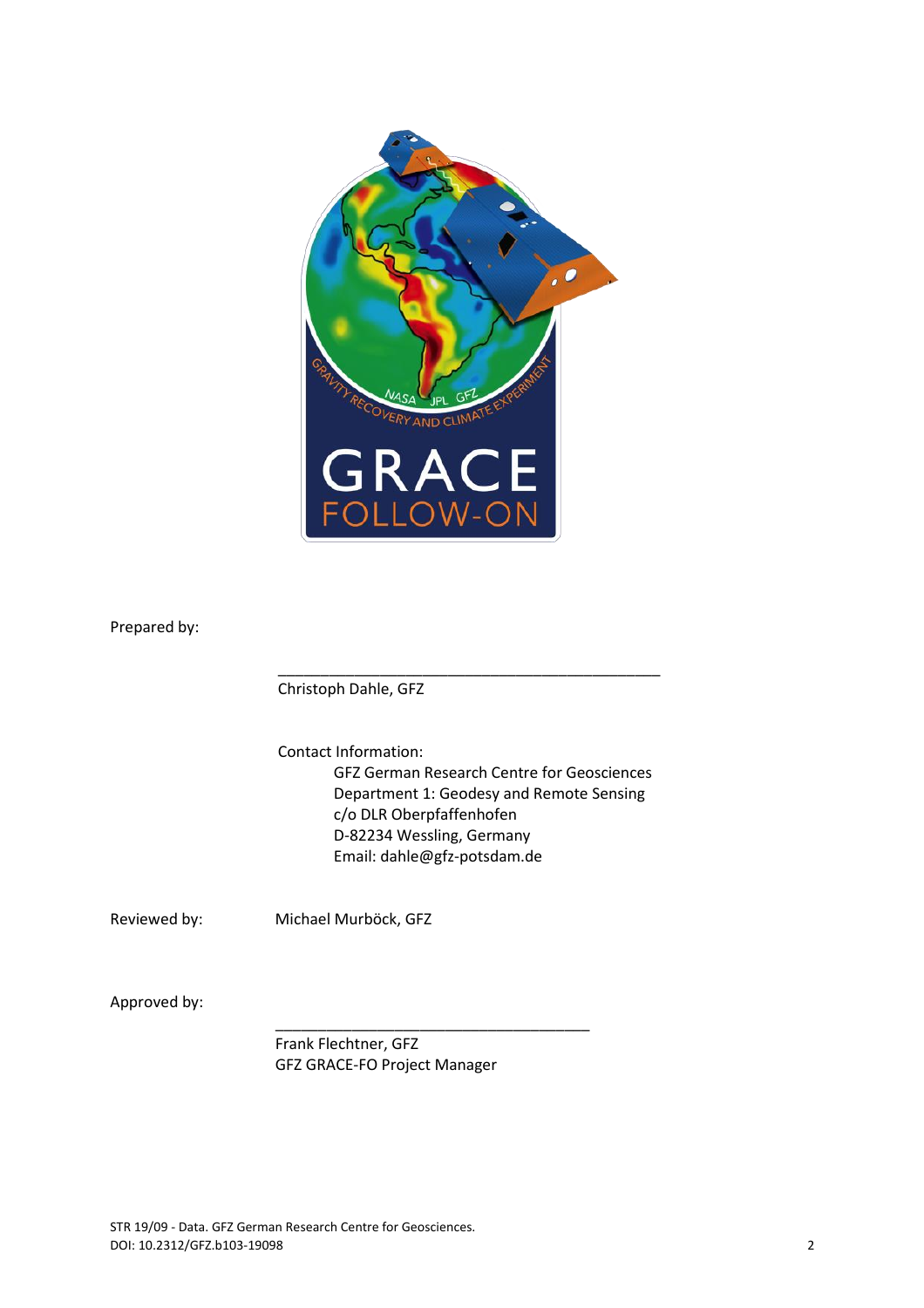## **DOCUMENT CHANGE RECORD**

<span id="page-4-0"></span>

| <b>Issue</b> | Date        | Pages | <b>Change Description</b> |
|--------------|-------------|-------|---------------------------|
| 1.0          | Jun 3, 2019 | all   | Initial version           |
|              |             |       |                           |
|              |             |       |                           |
|              |             |       |                           |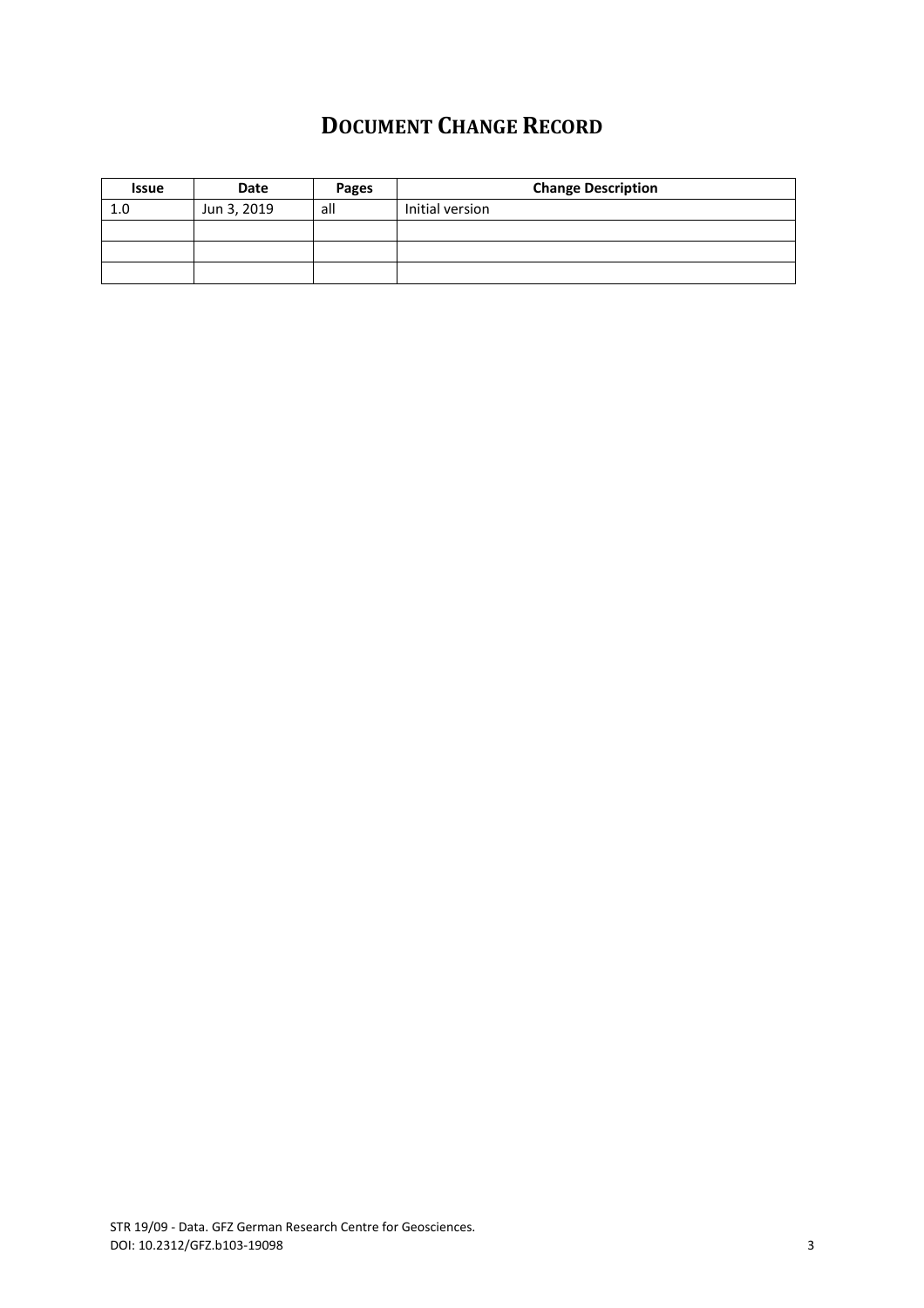## **TABLE OF CONTENTS**

<span id="page-5-0"></span>

| $\mathbf I$  |                |                                                                                            |  |
|--------------|----------------|--------------------------------------------------------------------------------------------|--|
|              |                |                                                                                            |  |
|              |                |                                                                                            |  |
|              |                |                                                                                            |  |
|              |                |                                                                                            |  |
| $\mathbf{I}$ |                |                                                                                            |  |
|              |                |                                                                                            |  |
|              |                |                                                                                            |  |
|              |                |                                                                                            |  |
|              |                |                                                                                            |  |
| Ш            |                |                                                                                            |  |
|              |                |                                                                                            |  |
|              | <i>III.1.1</i> |                                                                                            |  |
|              |                |                                                                                            |  |
|              | III.2.1        |                                                                                            |  |
|              | III.2.2        |                                                                                            |  |
|              | III.2.3        |                                                                                            |  |
|              | III.2.4        |                                                                                            |  |
|              | III.2.5        | Potential Variations caused by Rotational Deformation (Solid Earth Pole Tide) 11           |  |
|              | III.2.6        |                                                                                            |  |
|              | III.2.7        |                                                                                            |  |
|              | III.2.8        |                                                                                            |  |
|              | III.2.9        | Potential Variations caused by Rotational Deformation of Ocean Masses (Ocean Pole Tide) 12 |  |
|              |                |                                                                                            |  |
|              |                |                                                                                            |  |
|              |                |                                                                                            |  |
| IV           |                |                                                                                            |  |
|              |                |                                                                                            |  |
|              | IV.1.1         | Transformation matrix (Q) for the celestial motion of the celestial intermediate pole  14  |  |
|              | IV.1.2         |                                                                                            |  |
|              | IV.1.3         |                                                                                            |  |
|              |                |                                                                                            |  |
| V.           |                |                                                                                            |  |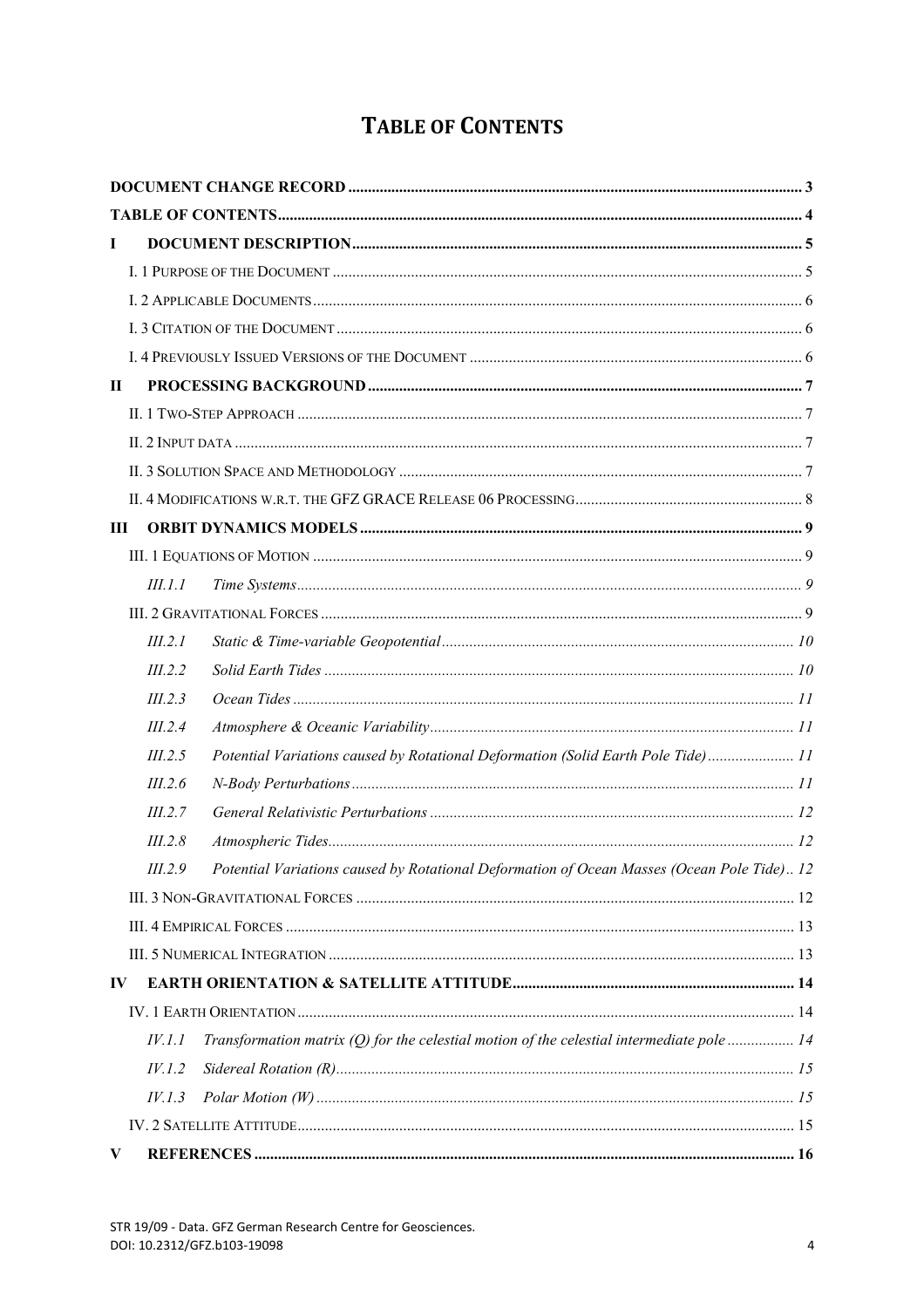## **I Document Description**

### <span id="page-6-1"></span><span id="page-6-0"></span>**I. 1 Purpose of the Document**

This document serves as a record of the processing standards, models & parameters adopted for the generation of the Level-2 gravity field data products by the GRACE-FO Science Data System component at the GFZ German Research Centre for Geosciences. This document is issued once for every release of Level-2 data products generated by GFZ. That release number is included in the title of this document and refers to the field *rr* in the generic Level-2 product name (see Section I.2, *AD[1]*)

#### *PID-2\_YYYYDOY-YYYYDOY\_dddd\_GFZOP\_mmmm\_rrvv*

where

| PID             | is a 3-character product identification mnemonic                                                       |
|-----------------|--------------------------------------------------------------------------------------------------------|
| $-2$            | denotes that the product is a Level-2 product                                                          |
| YYYYDOY-YYYYDOY | specifies the date range (in year and day-of-year format) of the data                                  |
|                 | used in creating this product                                                                          |
| dddd            | specifies the gravity mission                                                                          |
| GFZOP           | is the institution specific string for GFZ                                                             |
| mmmm            | is a 4-character mnemonic used to identify the characteristics of the                                  |
|                 | gravity solution                                                                                       |
| rrvv            | is a 2-digit (leading-zero-padded) release number and 2-digit (leading-<br>zero-padded) version number |
|                 |                                                                                                        |

The corresponding GFZ Release 06 (RL06) data files are related to the following data sets denoted by the product identifier (*PID*) which are published via GFZ Data Services:

#### GSM-Files (*PID = GSM*):

Dahle, Christoph; Flechtner, Frank; Murböck, Michael; Michalak, Grzegorz; Neumayer, Hans; Abrykosov, Oleh; Reinhold, Anton; König, Rolf (2019): GRACE-FO Geopotential GSM Coefficients GFZ RL06. V. 6.0. GFZ Data Services. [https://doi.org/10.5880/GFZ.GRACEFO\\_06\\_GSM](https://doi.org/10.5880/GFZ.GRACEFO_06_GSM)

#### GAA-Files (*PID = GAA*):

Dobslaw, Henryk; Dill, Robert; Dahle, Christoph (2019): GRACE-FO Geopotential GAA Coefficients GFZ RL06. V. 6.0. GFZ Data Services. [https://doi.org/10.5880/GFZ.GRACEFO\\_06\\_GAA](https://doi.org/10.5880/GFZ.GRACEFO_06_GAA)

#### GAB-Files (*PID = GAB*):

Dobslaw, Henryk; Dill, Robert; Dahle, Christoph (2019): GRACE-FO Geopotential GAB Coefficients GFZ RL06. V. 6.0. GFZ Data Services. [https://doi.org/10.5880/GFZ.GRACEFO\\_06\\_GAB](https://doi.org/10.5880/GFZ.GRACEFO_06_GAB)

#### GAC-Files (*PID = GAC*):

Dobslaw, Henryk; Dill, Robert; Dahle, Christoph (2019): GRACE-FO Geopotential GAC Coefficients GFZ RL06. V. 6.0. GFZ Data Services. [https://doi.org/10.5880/GFZ.GRACEFO\\_06\\_GAC](https://doi.org/10.5880/GFZ.GRACEFO_06_GAC)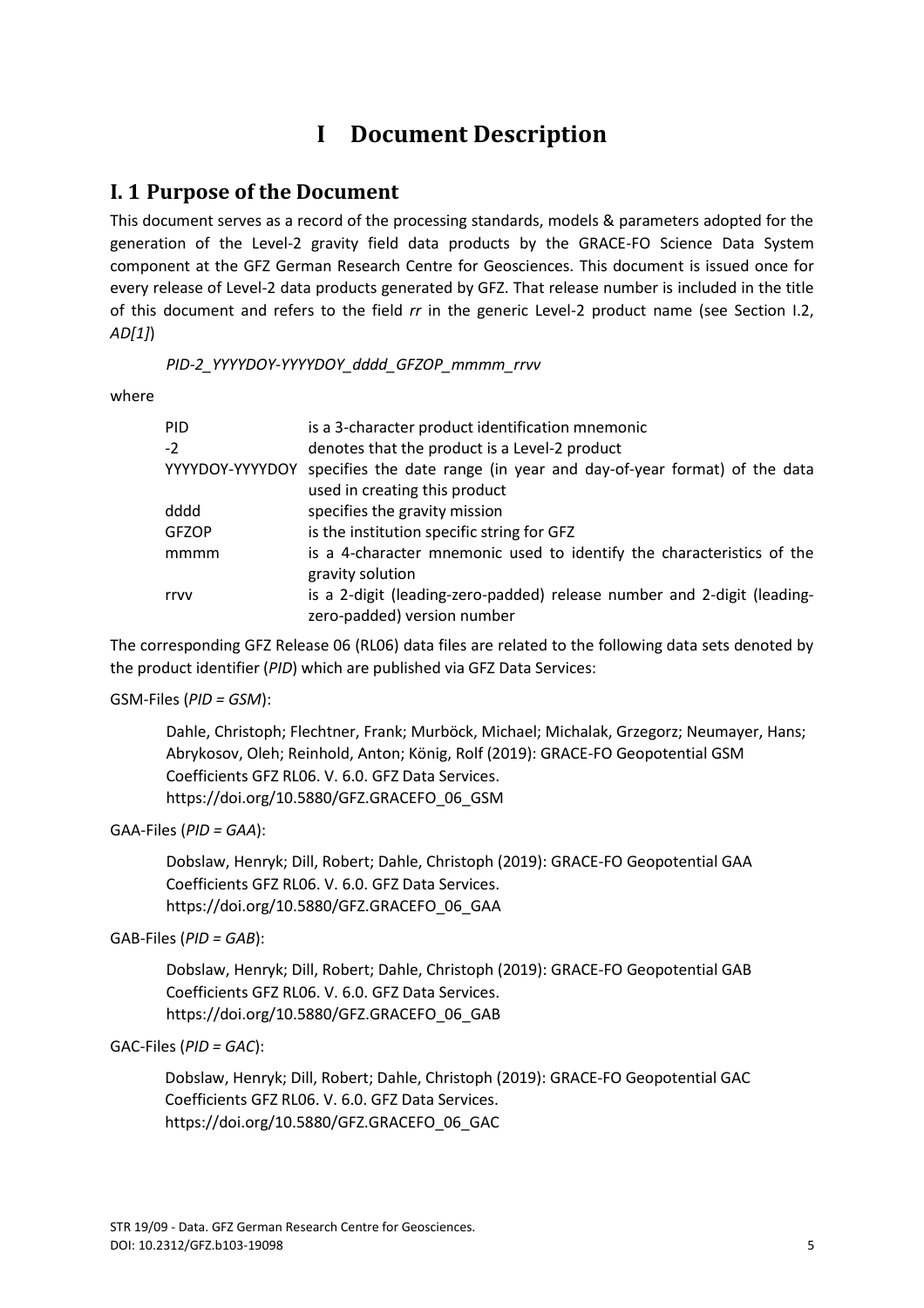GAD-Files (*PID = GAD*):

Dobslaw, Henryk; Dill, Robert; Dahle, Christoph (2019): GRACE-FO Geopotential GAD Coefficients GFZ RL06. V. 6.0. GFZ Data Services. [https://doi.org/10.5880/GFZ.GRACEFO\\_06\\_GAD](https://doi.org/10.5880/GFZ.GRACEFO_06_GAD)

## <span id="page-7-0"></span>**I. 2 Applicable Documents**

This document may be used in conjunction with:

- *AD[1]* GRACE-FO Level-2 Gravity Field Product User Handbook (JPL D-103922)
- *AD[2]* GRACE-FO CSR Level-2 Processing Standards Document For Level-2 Product Release 06 (GRACE-FO D-103920)
- *AD[3]* GRACE-FO JPL Level-2 Processing Standards Document For Level-2 Product Release 06 (JPL D-103921)
- *AD[4]* GRACE 327-750, Product Description Document for AOD1B Release 06 (Rev. 6.1)
- *AD[5]* GRACE-FO Level-1 Data Product User Handbook (JPL D-56935)
- *AD[6]* Description of Calibrated GRACE-FO Accelerometer Data Products (ACT) Level-1 Product Version 04 (JPL D-103863)
- *AD[7]* Release Notes for GFZ GRACE-FO Level-2 Products version RL06
- *AD[8]* GRACE-FO SDS Newsletters

## <span id="page-7-1"></span>**I. 3 Citation of the Document**

Please cite this document as follows, if you work with data related to Level-2 Product Release 06:

Dahle, C.; Flechtner, F.; Murböck, M.; Michalak, G.; Neumayer, H.; Abrykosov, O.; Reinhold, A.; König, R. (2019): GRACE-FO D-103919 (Gravity Recovery and Climate Experiment Follow-On), GFZ Level-2 Processing Standards Document for Level-2 Product Release 06 (Rev. 1.0, June 3, 2019), (Scientific Technical Report STR - Data; 19/09), Potsdam: GFZ German Research Centre for Geosciences. DOI: <https://doi.org/10.2312/GFZ.b103-19098>

## <span id="page-7-2"></span>**I. 4 Previously Issued Versions of the Document**

This document has not been previously issued since product release 06 is the initial release of GRACE-FO Level-2 products.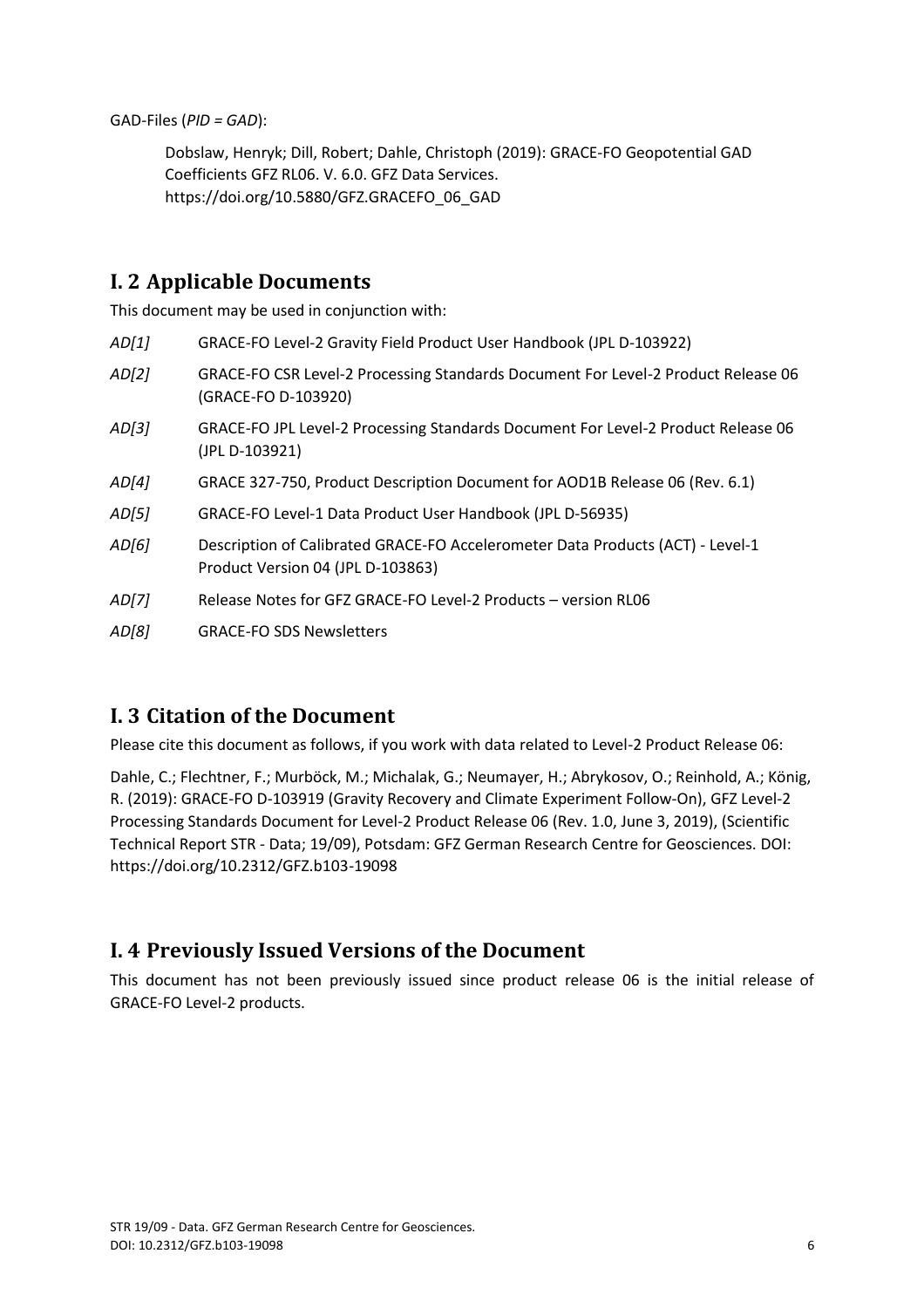## **II Processing Background**

## <span id="page-8-1"></span><span id="page-8-0"></span>**II. 1 Two-Step Approach**

GFZ Level-2 products are calculated with GFZ's EPOS (Earth Parameter and Orbit System) software suite using the "two-step method" as e.g. already applied for CHAMP data processing (*Reigber et al. (2002)*, *Reigber et al*. *(2003)*):

Step 1: adjustment of the high-flying GPS spacecraft orbit and clock parameters (GPS constellation) from ground-based tracking data.

Step 2: GRACE-FO orbit determination and computation of observation equations with fixed GPS constellations from step 1.

Orbital arcs during GRACE-FO orbit determination have a nominal length of 24 hours. In case of e.g. data gaps or insufficient data quality, the arc length can be shorter; however, the minimum arc length is defined to be 3 hours.

## <span id="page-8-2"></span>**II. 2 Input data**

For GRACE-FO RL06 Level-2 products Level-1B instrument data of release 04 (ACT1B, GNV1B, GPS1B, KBR1B and SCA1B) (see *AD[5]*) and non-tidal atmosphere and ocean corrections from AOD1B product release 06 have been used (see *AD[4]*).

GRACE-FO GPS code and phase observations have been used undifferenced and by means of the ionosphere-free (L3) linear combination. Azimuth- and elevation-dependent phase center variations for GPS code and phase observations have been calculated and applied for each individual Level-2 product. For the geometrical offset between the satellites' center of mass and the reference point of the main GPS antennas the values 260.2357/-1.283/-388.248 mm for GRACE-FO spacecraft 1 (GF1) and 260.0443/-1.079/-387.4555 mm for GF2 have been applied for the X/Y/Z components in the satellite reference frame. For the GPS antenna phase center offset the values 0/0/-98 mm for L1 frequency and 0/0/-104 mm for L2 frequency are used for the X/Y/Z components in the satellite reference frame for both GF1 and GF2.

## <span id="page-8-3"></span>**II. 3 Solution Space and Methodology**

RL06 Level-2 products are generated in two versions: (1) up to degree and order 60x60 and (2) up to degree and order 96x96. For months with short-period repeat orbits, it might be possible that only Level-2 products up to degree and order 60x60 are published. All RL06 Level-2 products are the outcome of an unconstrained linearized least-squares adjustment.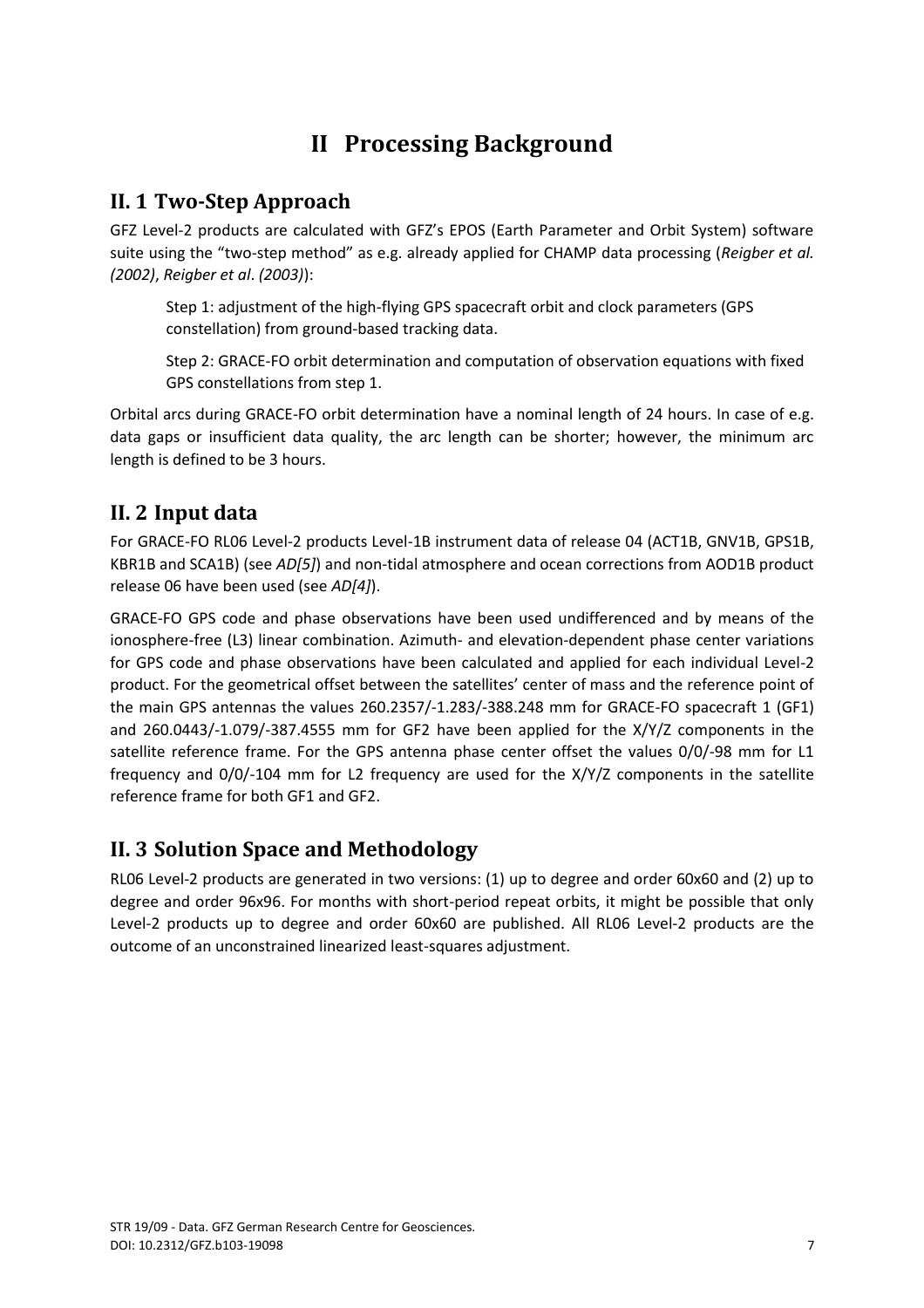## <span id="page-9-0"></span>**II. 4 Modifications w.r.t. the GFZ GRACE Release 06 Processing**

The most important modifications w.r.t. the GFZ GRACE RL06 time series (Dahle et al. 2018) are as follows:

#### **Changes in the force models:**

 The time-variable gravity background field was changed from GFZ RL05a Level-2 gravity fields, filtered with DDK1 (Kusche 2007), to a climatology model based on GFZ GRACE RL06 Level-2 gravity fields (see Section III.2.1).

#### **Changes in the observation model:**

 The parameterization of the accelerometers has been changed from estimating only the diagonal elements of the scale factor matrix to estimating a fully-populated scale factor matrix (see Section III.3).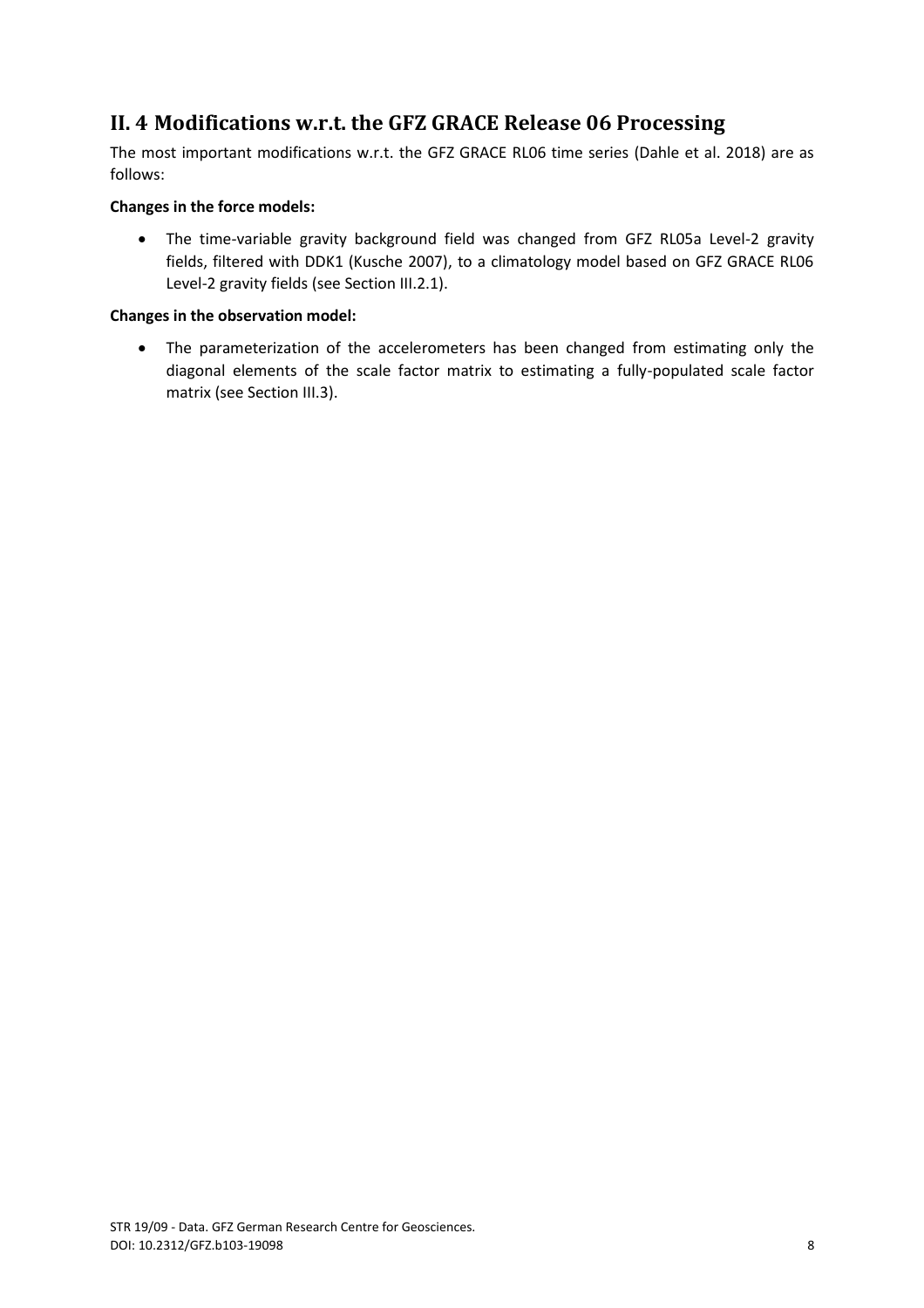## **III Orbit dynamics models**

### <span id="page-10-1"></span><span id="page-10-0"></span>**III. 1 Equations of Motion**

The equations of motion for both GRACE-FO satellites are identical in mathematical form. In the remainder of this chapter, the equations will be provided for a single Earth orbiting satellite, with the understanding that the same equations apply to both GRACE-FO satellites. Where appropriate, the parameters or conditions unique to each satellite will be specified.

In the inertial frame the 2<sup>nd</sup> derivative of the satellite position vector  $\ddot{\vec{r}}$  is a function of the timevarying force field  $\overline{\mathrm{F}}(\mathrm{t},\overline{\mathrm{r}},\overline{\mathrm{r}})$  and the satellite mass m

$$
\ddot{\vec{r}} = \vec{F}(t, \vec{r}, \dot{\vec{r}}) / m = \vec{f}_g + \vec{f}_{ng} + \vec{f}_{emp}
$$

The subscript "g" denotes gravitational accelerations; "ng" denotes the acceleration due to the nongravitational or skin forces; and "emp" denotes certain empirically modeled forces designed to overcome deficiencies in the remaining force models.

#### <span id="page-10-2"></span>**III.1.1 Time Systems**

The independent variable in the equations of motion is the TDT (Terrestrial Dynamical Time). The relationship of this abstract, uniform time scale to other time systems is well known. The table below shows the relationship between various time systems and the contexts in which they are used.

| System     | <b>Relations</b>            | <b>Notes</b>                     | <b>Standards</b>             |
|------------|-----------------------------|----------------------------------|------------------------------|
| TAI        | Fundamental time system     | <b>International Atomic Time</b> | n/a                          |
| <b>UTC</b> | $UTC = TAI - n1$            | n1 are the Leap Seconds          | Tables from IERS 2010        |
|            | (Time-tag for saving        |                                  |                              |
|            | intermediate products)      |                                  |                              |
| UT1        | Calculated by applying      | <b>Tabular UT1 corrections</b>   | <b>IERS EOP14 CO4</b>        |
|            | corrections to UTC - used   | Diurnal tidal variations         | Similar to IERS 2010 Table   |
|            | for precise calculation of  | adapted from Ray et al.          | $8.3$ (p129).                |
|            | the spin orientation of the | (1994) 71 constituent model.     |                              |
|            | Earth                       | Libration Corrections - 11       | <b>IERS 2010</b>             |
|            |                             | largest corrections to IAU       |                              |
|            |                             | 2000.                            |                              |
| <b>TDT</b> | $TDT = TAI + 32.184s$       | This is the independent          | n/a                          |
|            |                             | variable for orbit integration.  |                              |
| <b>GPS</b> | $GPS = TAI - 19s$           | The relationship between GPS     | GPS time is the standard of  |
|            |                             | and TAI is fixed at 19s          | <b>GRACE-FO observations</b> |
|            |                             |                                  | time tagging (Time-tags in   |
|            |                             |                                  | sec since 12:00 Jan 01, 2000 |
|            |                             |                                  | GPS Time).                   |

## <span id="page-10-3"></span>**III. 2 Gravitational Forces**

The gravitational accelerations are the sum of planetary perturbations (including the sun and the moon) and the geopotential perturbations. The vector of planetary perturbations is evaluated using the planetary ephemerides (see Section III.2.6). The geopotential itself is represented in a spherical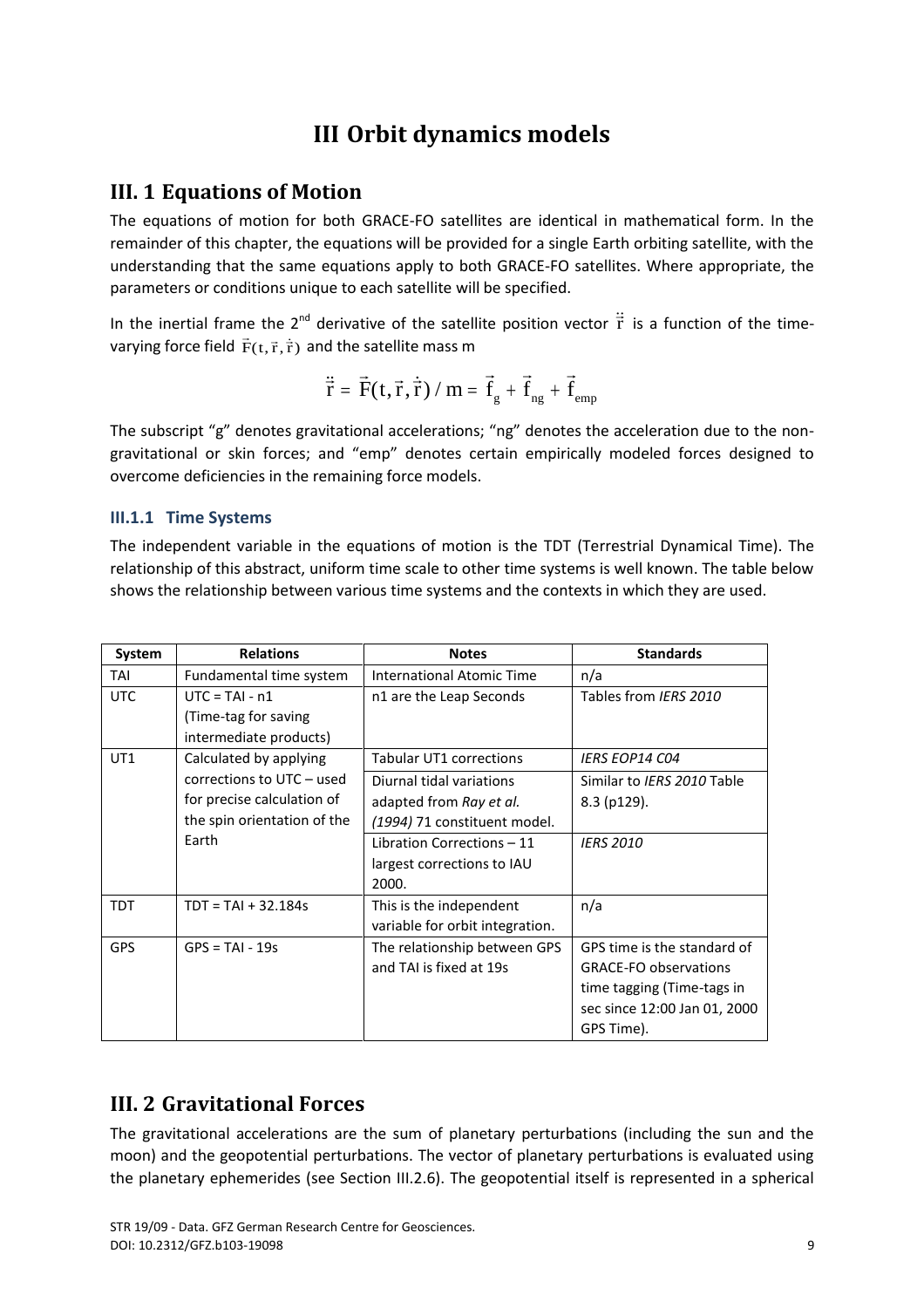harmonic series with time-variable coefficients, to a specified maximum degree and order. The geopotential at an exterior field point, at time t, is expressed as

$$
U_s(r,\varphi,\lambda,t)=\frac{GM_e}{r}\overline{C}_{00}+\frac{GM_e}{r}\sum_{l=2}^{N_{max}}\biggl(\frac{a_e}{r}\biggr)^l\sum_{m=0}^l\overline{P}_{lm}\bigl(\sin\varphi\bigl)\bigl[\overline{C}_{lm}(t)\cos m\lambda+\overline{S}_{lm}(t)\sin m\lambda\bigl]
$$

where r is the geocentric radius, and  $(\varphi, \lambda)$  are geographic latitude and longitude, respectively, of the field point.

 Gravity Model. This concept, and its relation to GRACE-FO estimates, is described further in *AD[1]*. The model used for propagation of the equations of motion of the satellites is called the Background The details of the background gravity models are provided in this document.

#### <span id="page-11-0"></span>**III.2.1 Static & Time-variable Geopotential**

To compute the static geopotential, the EIGEN-6C4 model (*Förste et al. (2014)*) is used (see table below).

| Parameter                                                                                    | Value                                          | <b>Remarks</b>                                   |
|----------------------------------------------------------------------------------------------|------------------------------------------------|--------------------------------------------------|
| $GM_{\rho}$                                                                                  | 3.986004415E+14 m <sup>3</sup> /s <sup>2</sup> | taken from EIGEN-6C4                             |
| $a_e$                                                                                        | 6378136.46 m                                   | taken from EIGEN-6C4                             |
| max                                                                                          | 200                                            | fully normalized coefficients (see Note 1) taken |
|                                                                                              |                                                | from EIGEN-6C4                                   |
| Note 1: The normalization conventions are as defined in IERS 2010, Section 6, Eqs 6.1 - 6.3. |                                                |                                                  |

In order to optimize the data screening the time-variable part of the geopotential is modeled by a DDK5 filtered (Kusche 2007) climatology (linear trend, annual and semi-annual signal) up to degree and order 50 estimated from monthly GRACE GFZ RL06 gravity field solutions. Note that this timevariable part of the geopotential background model is only used during data screening; during gravity field parameter estimation no time-variable background model is used.

### <span id="page-11-1"></span>**III.2.2 Solid Earth Tides**

In order to consider the contribution of solid Earth tides, corresponding accelerations are computed and added to the geopotential accelerations. This approach is equivalent to applying corrections to geopotential coefficients as specified in *IERS 2010*, Section 6.2.

| <b>Model</b>                 | <b>Description</b>                                                                                 | <b>Notes</b>                        |
|------------------------------|----------------------------------------------------------------------------------------------------|-------------------------------------|
| <b>Planetary Ephemerides</b> | DE430                                                                                              | see Section III.2.6                 |
| Frequency Independent        | Corrections to $C_{20}$ , $C_{21}$ , $S_{21}$ , $C_{22}$ , $S_{22}$ ,                              | <b>IERS 2010</b>                    |
| Terms                        | $C_{30}$ , $C_{31}$ , $S_{31}$ , $C_{32}$ , $S_{32}$ , $C_{33}$ , $S_{33}$ , $C_{40}$ , $C_{41}$ , |                                     |
|                              | $S_{41}$ , $C_{42}$ , $S_{42}$                                                                     |                                     |
|                              | <b>External Potential Love Numbers</b>                                                             | <b>IERS 2010</b>                    |
|                              | <b>Anelasticity Contributions</b>                                                                  | <b>IERS 2010</b>                    |
| <b>Frequency Dependent</b>   | Tidal corrections to $C_{20}$ , $C_{21}$ , $S_{21}$ , $C_{22}$ ,                                   | 21 long-periodic, 48 diurnal and 2  |
| Terms                        | $S_{22}$                                                                                           | semi-diurnal tides used             |
|                              | <b>Anelasticity Contributions</b>                                                                  | <b>IERS 2010</b>                    |
| Permanent Tide in $C_{20}$   | 4.1736E-9                                                                                          | Included in these contributions (is |
|                              |                                                                                                    | implicitly removed from the value   |
|                              |                                                                                                    | of the mean $C_{20}$ )              |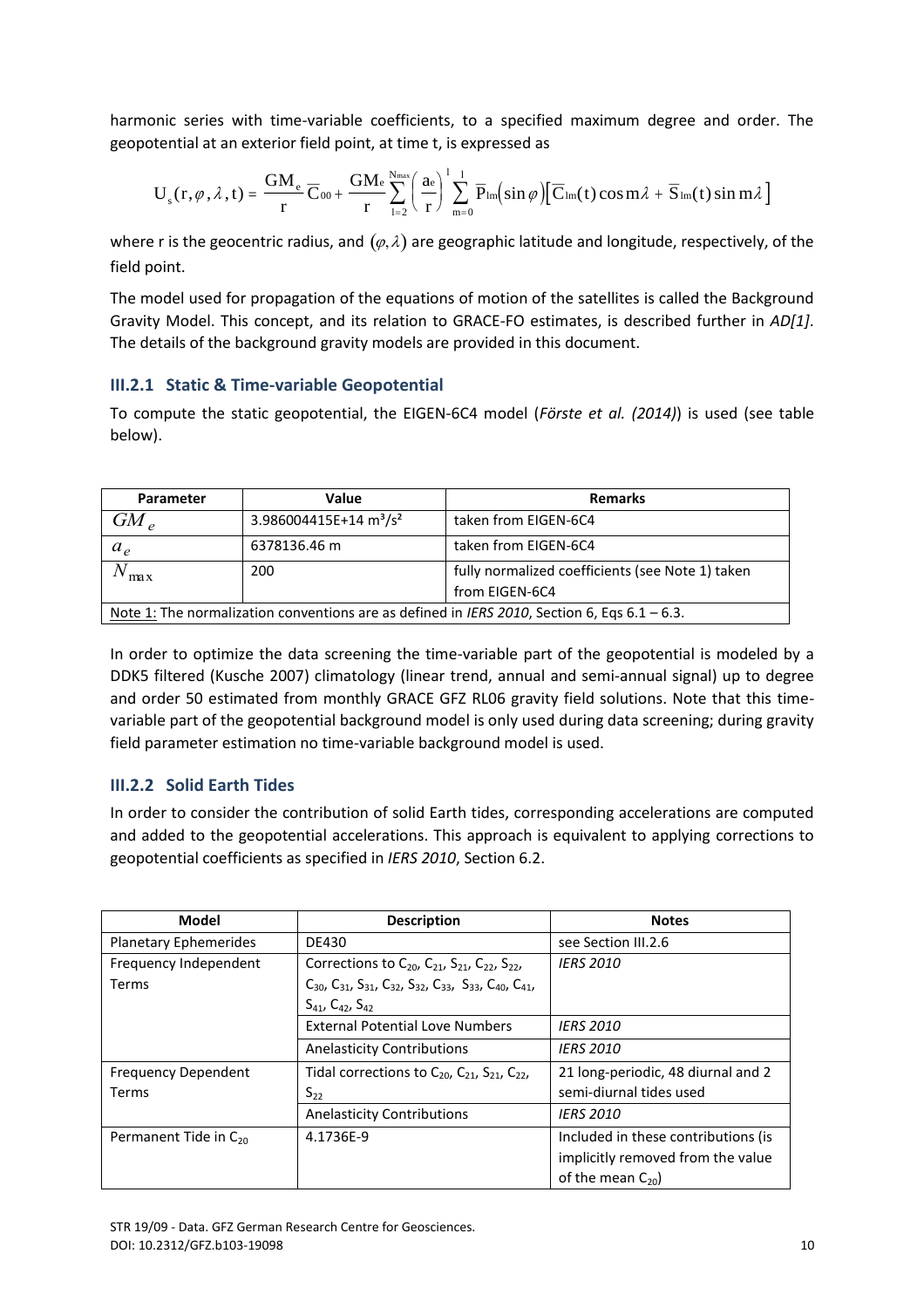#### <span id="page-12-0"></span>**III.2.3 Ocean Tides**

In order to consider the contribution of ocean tides, corresponding accelerations are computed and added to the geopotential accelerations. This approach is equivalent to applying corrections to geopotential coefficients as specified in *IERS 2010*, Section 6.3.

| Model                  | <b>Description</b>                 | <b>Notes</b>                                |
|------------------------|------------------------------------|---------------------------------------------|
| Tidal Arguments &      | Doodson (1921)                     |                                             |
| Amplitudes/Phases      | Schwiderski (1983)                 |                                             |
| <b>Tidal Harmonics</b> | Multi-satellite selection of       | Containing 34 tidal components (8 long      |
|                        | harmonics for discrete tidal lines | periodic, 6 diurnal, 12 semi-diurnal, and 8 |
|                        | from FES2014 model (Carrere et     | with higher frequency or non-linear).       |
|                        | al. 2016).                         | Admittance theory used to interpolate       |
|                        |                                    | the secondary waves. Max. deg./ord. =       |
|                        |                                    | 100.                                        |

#### <span id="page-12-1"></span>**III.2.4 Atmosphere & Oceanic Variability**

The non-tidal variability in the atmosphere and oceans is removed using the AOD1B RL06 product. This product is based on a combination of atmospheric fields provided by ECMWF and the ocean model MPIOM forced with the same atmospheric fields. Note that atmospheric tides and their oceanic response are removed from the AOD1B RL06 products. Details of this product and its generation are given in *AD[4].* 

This component of the geopotential is ingested as 3-hourly time series up to degree and order 180. The value of the harmonics at intermediate epochs is obtained by linear interpolation between the bracketing data points.

#### <span id="page-12-2"></span>**III.2.5 Potential Variations caused by Rotational Deformation (Solid Earth Pole Tide)**

In order to consider the contribution of rotation deformation forces, corresponding accelerations are computed and added to the geopotential accelerations. This approach is equivalent to applying additions to geopotential coefficients C<sub>21</sub> and S<sub>21</sub> from an -elastic Earth model as specified in *IERS 2010*, Section 6.4.

| Model                               | <b>Description</b>                        | <b>Notes</b>             |
|-------------------------------------|-------------------------------------------|--------------------------|
| An-elastic Earth Model              | Scaled difference between epoch           | <b>IERS 2010</b>         |
| Contribution to $C_{21}$ & $S_{21}$ | pole position $(x_p, y_p)$ and mean pole. |                          |
| Polar Motion                        | Tabular input                             | <b>IERS EOP 14 CO4</b>   |
| Mean Pole                           | Linear model                              | IERS 2010 <sup>(1)</sup> |
| <b>Constant Parameters</b>          | Love number                               | <b>IERS 2010</b>         |
|                                     | $K_2$ = 0.3077 + 0.0036 * i               |                          |

 $\frac{1}{1}$ : See update at http://iers-conventions.obspm.fr/chapter7.php

#### <span id="page-12-3"></span>**III.2.6 N-Body Perturbations**

Unlike the geopotential accelerations, the perturbations due to the Sun, Moon and 5 planets (Mercury, Venus, Mars, Jupiter, and Saturn) are directly computed as accelerations acting on the spacecraft. The direct effects of the objects on the satellite are evaluated using point-mass attraction formulas. The in-direct effects due to the acceleration of the Earth by the planets are also modeled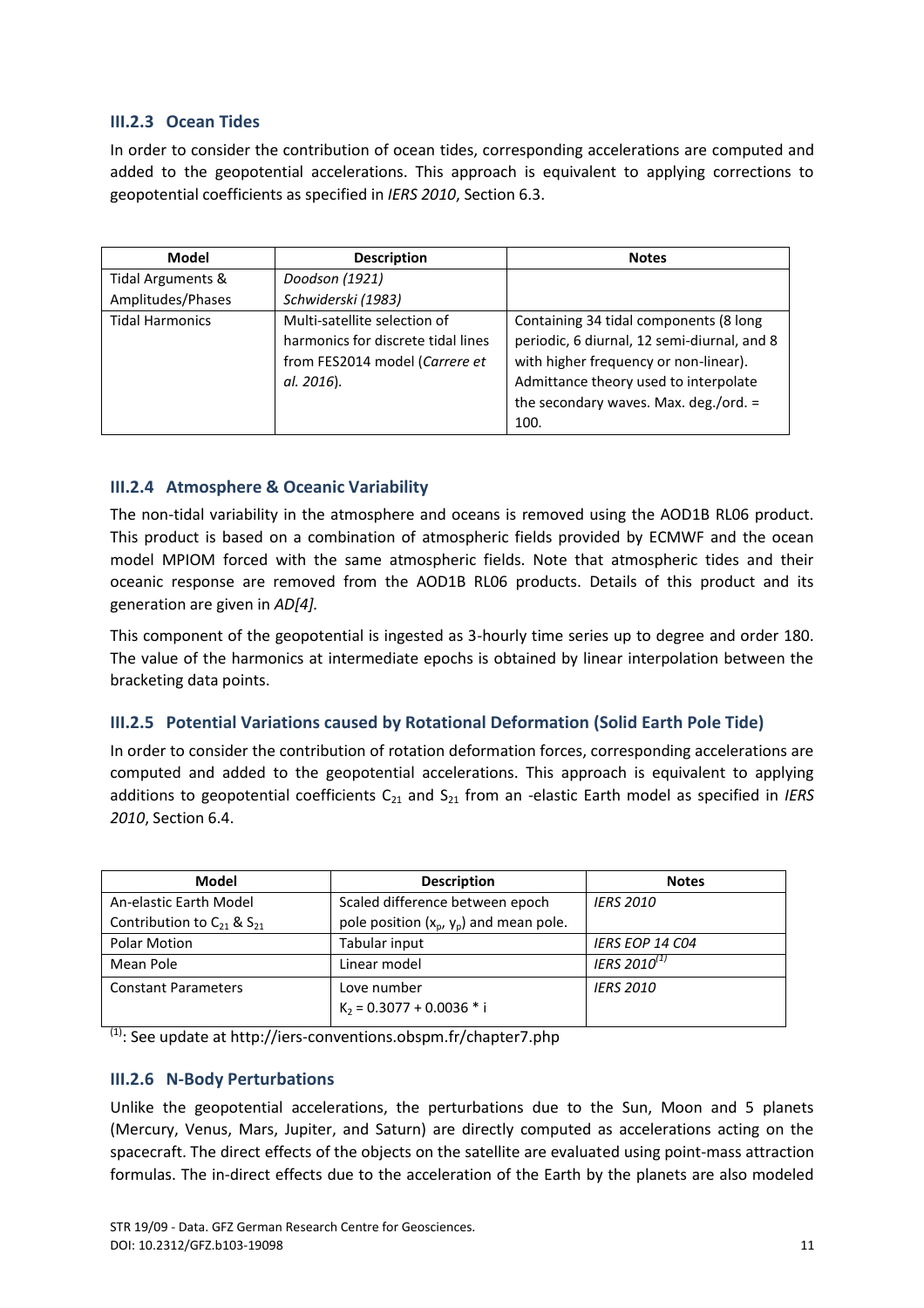as point-mass interactions. However, for the Moon, the indirect effects include the interaction between a point-mass perturbing object and an oblate Earth – the so-called Indirect J2 effect.

| Model                        | <b>Description</b>                                                |
|------------------------------|-------------------------------------------------------------------|
| Third-Body Perturbation      | Direct & Indirect terms of point-mass $3^{rd}$ body perturbations |
| Indirect J2 Effect           | Moon only                                                         |
| <b>Planetary Ephemerides</b> | DE430                                                             |

#### <span id="page-13-0"></span>**III.2.7 General Relativistic Perturbations**

The general relativistic contributions to the accelerations are computed as specified in *IERS 2010*, Section 10.3 including Lense-Thirring and de Sitter effects.

#### <span id="page-13-1"></span>**III.2.8 Atmospheric Tides**

Contributions from atmospheric tides to the geopotential are computed equivalent to those from ocean tides. The corresponding accelerations are based on the model by *Biancale & Bode (2006)* containing amplitudes and phases for atmospheric tides S1 and S2 up to degree 8 and order 5.

#### <span id="page-13-2"></span>**III.2.9 Potential Variations caused by Rotational Deformation of Ocean Masses (Ocean Pole Tide)**

The centrifugal effect of polar motion on the oceanic mass, which mainly influences geopotential coefficients C<sup>21</sup> and S21, is corrected using an updated model of *Desai (2002)* which is complete up to degree and order 360, see *IERS 2010*, Section 6.5. Spherical harmonic coefficients of this model up to degree and order 30 are added to the corresponding ocean tide coefficients.

## <span id="page-13-3"></span>**III. 3 Non-Gravitational Forces**

The nominal approach is to use the GRACE-FO linear acceleration data  $b<sub>acc</sub>$  to model the nongravitational forces acting on the satellite.

→

The model used is:

$$
\vec{f}_{\text{ng}} = q \otimes \left[ \vec{b} +_{3x3} S \; (\vec{b}_{\text{acc}} - \vec{b}_{\text{mean}}) \right]
$$

where the q-operator represents rotations from the inertial frame to the satellite-fixed frame using the GRACE-FO attitude quaternion product;  $\vec{b}$  represents an empirical bias vector;  $\vec{b}$ <sub>mean</sub> a corresponding mean value; and the 3x3 matrix S contains the scale factors in along-track, radial and cross-track direction as diagonal elements and their respective correlations as off-diagonal elements.

For the generation of GRACE-FO RL06 Level-2 products 3 biases in along-track and radial direction and 9 biases in cross-track direction are estimated for each orbital arc. Biases are always estimated at the beginning and at the end of an arc and equally spaced in between. The minimum spacing between biases is 3 hours, i.e. the number of estimated biases can be less than written above when the arc length is shorter than the nominal arc length of 24 hours. Additionally, the fully-populated 3x3 scale factor matrix is estimated, either once per orbital arc or once per month. The latter decision is based on the quality of the monthly gravity field solution and can vary from month to month (see *AD[7]* for the corresponding choice for a particular GFZ RL06 Level-2 product).

Note that ACT1B data (see AD[6] for further details) are used. These data are provided with 1 Hz sampling; downsampling to 0.2 Hz by means of simple decimation is applied.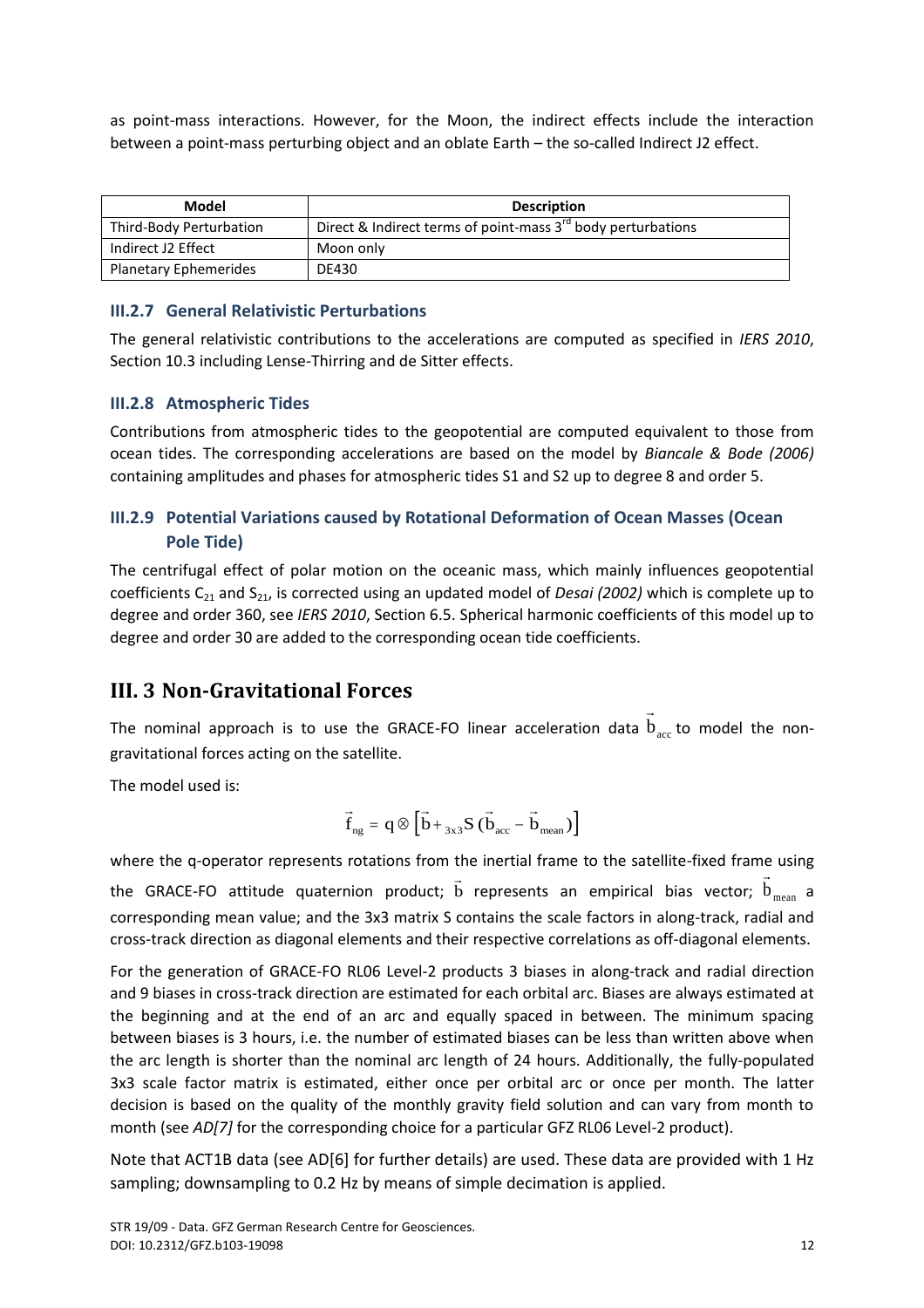## <span id="page-14-0"></span>**III. 4 Empirical Forces**

For the generation of RL06 Level-2 products once-per-revolution periodic (cosine and sine amplitudes) empirical accelerations are estimated in along-track and cross-track direction for each revolution. An a priori sigma of 1E-8 m/s<sup>2</sup> is applied to these empirical parameters.

## <span id="page-14-1"></span>**III. 5 Numerical Integration**

The predictor-corrector Cowell formulation is implemented  $(7<sup>th</sup>$  order, fixed step-size (5s in accordance with the GRACE-FO accelerometer data measurement frequency)) used for integration of

- a) the satellite equation of motion (position and velocity) and
- b) the variational equation of the satellite (dependency of position and velocity on dynamical parameters)

The integration is performed in the Conventional Inertial System (CIS).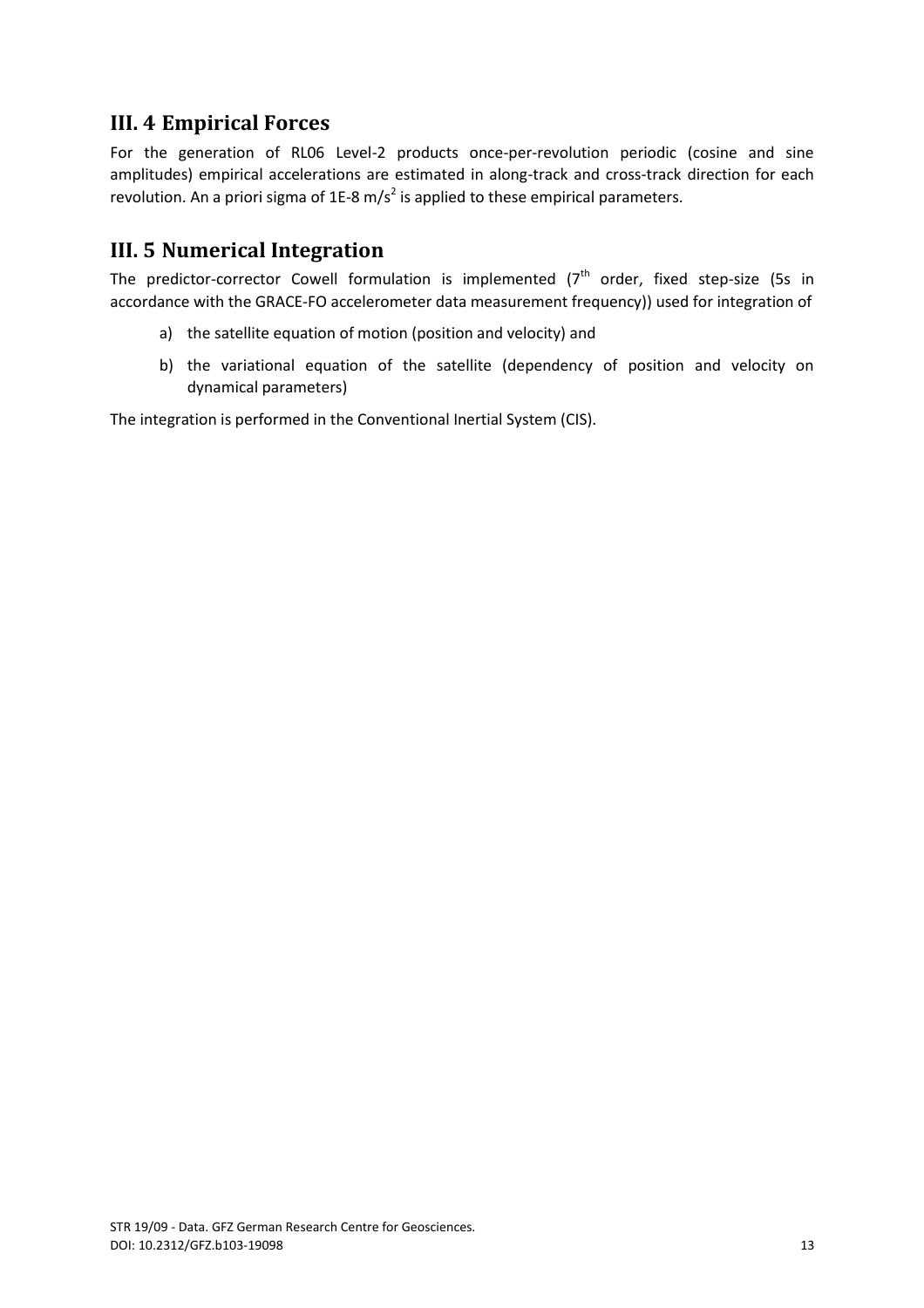## **IV Earth Orientation & Satellite Attitude**

### <span id="page-15-1"></span><span id="page-15-0"></span>**IV. 1 Earth Orientation**

Earth Orientation here refers to the model for the orientation of the Earth-fixed reference relative to the quasi-inertial reference. The former are necessary for associating observations, models and observatories to the geographic locations; and the latter for dynamics, integration & ephemerides.

| Frame       | <b>System</b> | <b>Realization</b>           |
|-------------|---------------|------------------------------|
| Inertial    | <b>ICRS</b>   | J2000.0 (IERS)               |
| Earth-fixed | CTRS          | ITRF2014 (IGS14 realization) |

The rotation between the Inertial and Earth-fixed frames is implemented as

$$
_{3x3}M_{irs}^{crs} = QRW
$$

which converts the column array of components of a vector in the terrestrial frame to a column array of its components in the inertial frame. Each component matrix (Q, R or W) is a 3x3 matrix, and is individually described in the following.

The implementation is according to the *IERS 2010* (Section 5).

In the following,  $R_1, R_2, R_3$  refer to the elementary 3x3 rotation matrices about the principal directions X, Y and Z, respectively.

#### <span id="page-15-2"></span>**IV.1.1 Transformation matrix (Q) for the celestial motion of the celestial intermediate pole**

That matrix is defined as

$$
Q = \begin{pmatrix} 1 - ax^2 & -axy & x \\ -axy & 1 - ay^2 & y \\ -x & -y & z \end{pmatrix} \cdot R_3(s)
$$

(see *IERS 2010*, Section 5.4.4) with *x, y* being the coordinates of the celestial intermediate pole (CIP) and *s* the celestial intermediate origin (CIO) locator (*IERS 2010,* Sections 5.5.4 and 5.5.6). The quantity *a* stands for *1/(1+z)* with

$$
z=\sqrt{1-x^2-y^2}
$$

The coordinates of the CIP have the representation

$$
x = x(IAU\,2006\,/\,2000) + \delta x
$$

$$
y = y(IAU\,2006\,/\,2000) + \delta y
$$

where the items indexed with IAU2006/2000 are given by a dedicated series expansion and *δx*, *δy*  are "celestial pole offsets" monitored and reported by the IERS (*IERS 2010*, Section 5.5.4).

Note that the matrix Q comprehends the former equinox-based transformations of frame bias, precession and nutation (*IERS 2010*, Section 5.9).

STR 19/09 - Data. GFZ German Research Centre for Geosciences. DOI[: 10.2312/GFZ.b103-19098](http://doiorg/10.2312/GFZ.b103-19098) 14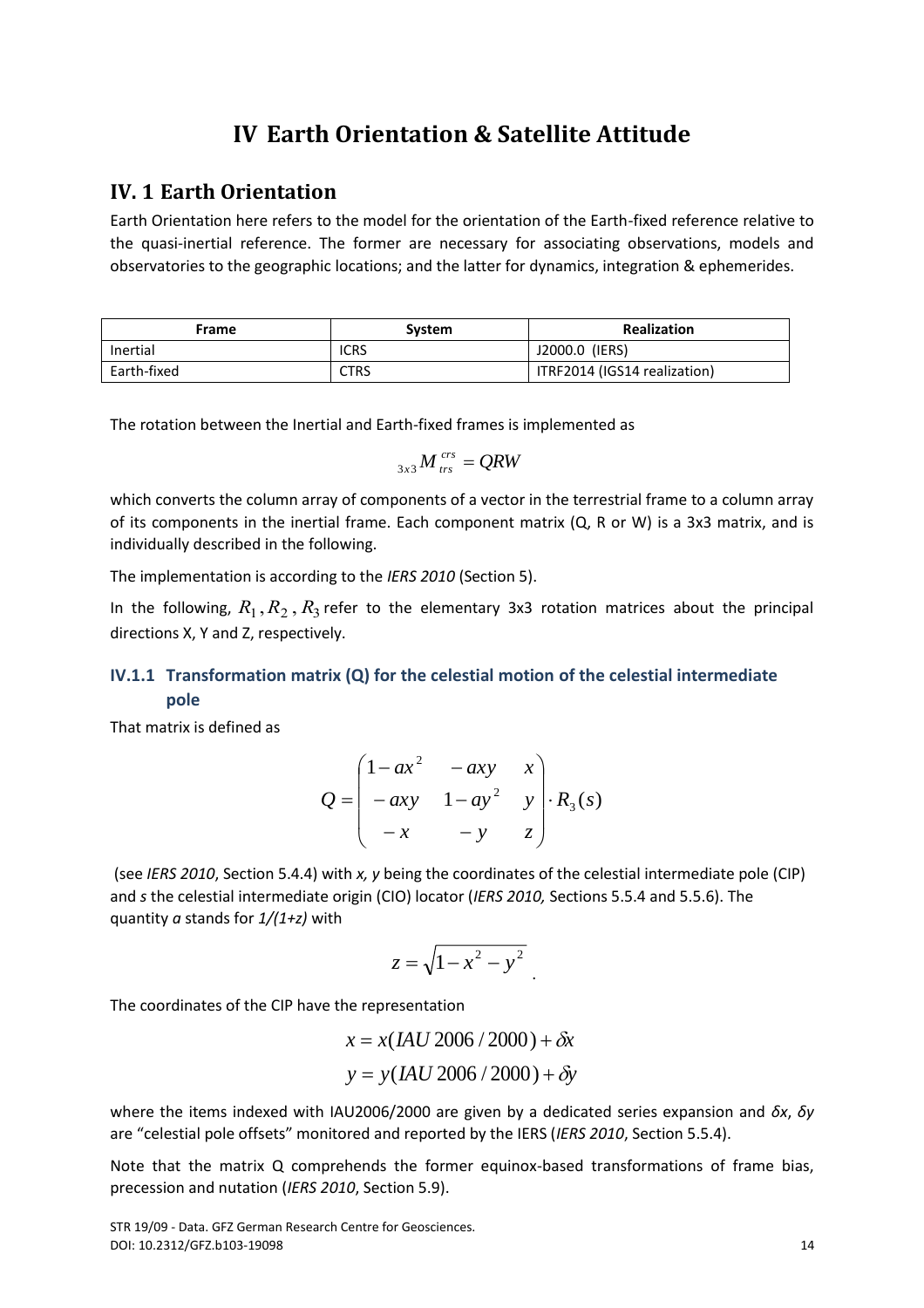#### <span id="page-16-0"></span>**IV.1.2 Sidereal Rotation (R)**

This rotation is implemented as

$$
R = R_3(-ERA)
$$

where the Earth Rotation Angle (ERA) is given by the expression

$$
ERA = 2\pi (0.7790572732640 + 1.00273781191135448 \cdot T_u
$$

In the computation of ERA the universal

| Quantity | Model                                                | <b>Notes</b>           |
|----------|------------------------------------------------------|------------------------|
| ERA      | Linear polynomial of UT1                             | IERS 2010, Section 5   |
| UT1      | 1 3 <sup>rd</sup> order natural spline interpolation | <b>IERS EOP 14 CO4</b> |

#### <span id="page-16-1"></span>**IV.1.3 Polar Motion (W)**

The Polar Motion component of rotation is implemented as

$$
W = R_3(-s')R_1(y_p)R_2(x_p)
$$

where *s'* is the position of the Terrestrial Ephemeris Origin (TEO) on the equator of the Celestial Intermediate Pole (IERS 2010, Section 5.5.2) and  $x_p$  and  $y_p$  are the sum of tidal and libration components of the polar coordinates as well as the daily EOP 14 C04 series published by IERS (*IERS 2010*, Section 5.5.1).

| Quantity           | Model                                    | <b>Notes</b>                  |
|--------------------|------------------------------------------|-------------------------------|
| Tabular variations | $\lnot$ rd<br>order spline interpolation | <i><b>IERS EOP 14 CO4</b></i> |

## <span id="page-16-2"></span>**IV. 2 Satellite Attitude**

The inertial orientation of the spacecraft is modeled using tabular input data quaternions from SCA1B products. The same data (with appropriate definitions) is used for rotating the accelerometer data to inertial frame prior to numerical integration; for making corrections to the ranging observations due to offset between the satellite center of mass & the antenna location; as well as for computing the non-gravitational forces (if necessary).

Note that SCA1B data are provided with 1 Hz sampling; downsampling to 0.2 Hz by means of simple decimation is applied.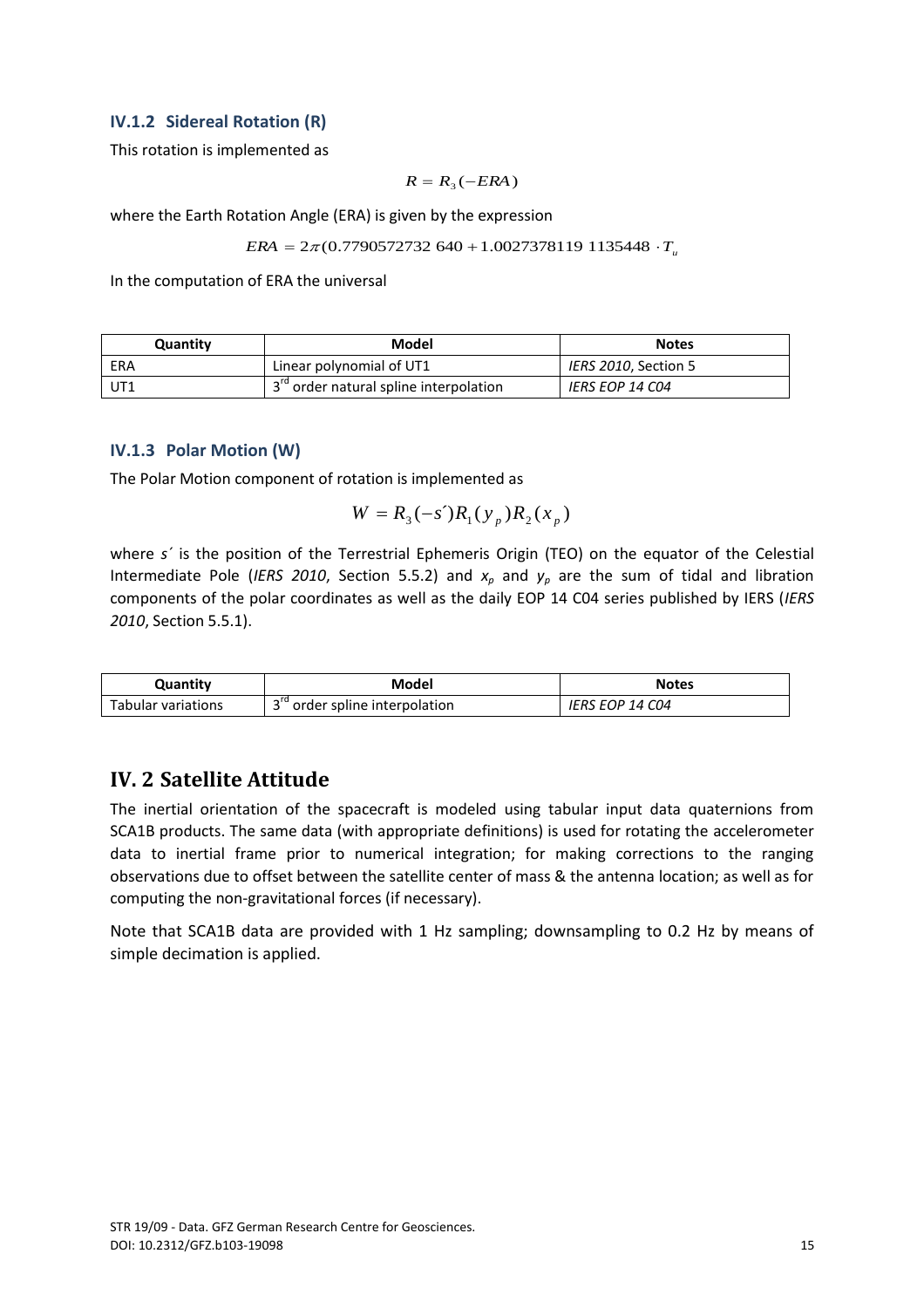## **V References**

<span id="page-17-0"></span>AD[1], Yuan, D.N. (2019): *GRACE-FO Level-2 Gravity Field Product User Handbook (Rev. 1.0, May 22, 2019)*, JPL Publication D-103922, ftp://isdcftp.gfz-potsdam.de/grace-fo/DOCUMENTS/Level-2[/GRACE-FO\\_L2\\_Gravity\\_Field\\_Product\\_User\\_Handbook\\_v1.0.pdf](ftp://isdcftp.gfz-potsdam.de/grace/DOCUMENTS/Level-2/GRACE_L2_Gravity_Field_Product_User_Handbook_v4.0.pdf)

AD[2], Save, H. (2019): *GRACE-FO CSR Level-2 Processing Standards Document For Level-2 Product Release 06 (CSR GRFO-19-01)*, GRACE-FO D-103920, ftp://isdcftp.gfz-potsdam.de/gracefo/DOCUMENTS/Level-2/GRACE-FO\_CSR\_L2\_Processing\_Standards\_Document\_for\_RL06.pdf

AD[3], Yuan, D.N. (2019): *GRACE-FO JPL Level-2 Processing Standards Document For Level-2 Product Release 06*, JPL Publication D-103921[, ftp://isdcftp.gfz-potsdam.de/grace-fo/DOCUMENTS/Level-](ftp://isdcftp.gfz-potsdam.de/grace-fo/DOCUMENTS/Level-2/GRACE-FO_JPL_L2_Processing_Standards_Document_for_RL06.pdf)[2/GRACE-FO\\_JPL\\_L2\\_Processing\\_Standards\\_Document\\_for\\_RL06.pdf](ftp://isdcftp.gfz-potsdam.de/grace-fo/DOCUMENTS/Level-2/GRACE-FO_JPL_L2_Processing_Standards_Document_for_RL06.pdf)

AD[4], Dobslaw, H., Bergmann-Wolf, I., Dill, R., Poropat, L., Flechtner, F. (2017): *GRACE 327-750 (Gravity Recovery and Climate Experiment), Product Description Document for AOD1B Release 06 (Rev. 6.1, October 19, 2017)*, [ftp://isdcftp.gfz-potsdam.de/grace-fo/DOCUMENTS/Level-](ftp://isdcftp.gfz-potsdam.de/grace-fo/DOCUMENTS/Level-1/GRACE_AOD1B_Product_Description_Document_for_RL06.pdf)[1/GRACE\\_AOD1B\\_Product\\_Description\\_Document\\_for\\_RL06.pdf](ftp://isdcftp.gfz-potsdam.de/grace-fo/DOCUMENTS/Level-1/GRACE_AOD1B_Product_Description_Document_for_RL06.pdf)

AD[5], Wen, H.Y., Kruizinga, G., Paik, M., Landerer, F., Bertiger, W., Sakumura, C., Bandikova, T., Mccullough, C. (2019): *GRACE-FO Level-1 Data Product User Handbook,* JPL Publication D-56935, [ftp://isdcftp.gfz-potsdam.de/grace-fo/DOCUMENTS/Level-1/GRACE-](ftp://isdcftp.gfz-potsdam.de/grace-fo/DOCUMENTS/Level-1/GRACE-FO_L1_Data_Product_User_Handbook_20190521.pdf)FO L1 Data Product User Handbook 20190521.pdf

AD[6], Mccullough, C., Harvey, N., Save, H., Bandikova, T. (2019): *Description of Calibrated GRACE-FO Accelerometer Data Products (ACT) - Level-1 Product Version 04*, JPL Publication D-103863, ftp://isdcftp.gfz-potsdam.de/grace-fo/DOCUMENTS/Level-1/GRACE-FO\_ACT\_Product\_Description\_20190520.pdf

AD[7], Dahle, C. (2019): *Release Notes for GFZ GRACE-FO Level-2 Products – version RL06*, [ftp://isdcftp.gfz-potsdam.de/grace-fo/DOCUMENTS/RELEASE\\_NOTES/GRACE-](ftp://isdcftp.gfz-potsdam.de/grace-fo/DOCUMENTS/RELEASE_NOTES/GRACE-FO_GFZ_L2_Release_Notes_for_RL06.pdf)FO GFZ L2 Release Notes for RL06.pdf

AD[8]: *GRACE-FO SDS Newsletters*[, ftp://isdcftp.gfz-potsdam.de/grace-fo/DOCUMENTS/NEWSLETTER](ftp://isdcftp.gfz-potsdam.de/grace-fo/DOCUMENTS/NEWSLETTER)

- Biancale, R., & Bode, A. (2006): *Mean annual and seasonal atmospheric tide models based on 3 hourly and 6-hourly ECMWF surface pressure data*, Scientific Technical Report STR; 06/01, Potsdam: GFZ German Research Centre for Geosciences. [https://doi.org/10.2312/GFZ.b103-](https://doi.org/10.2312/GFZ.b103-06011) [06011](https://doi.org/10.2312/GFZ.b103-06011)
- Carrere, L., Lyard, F., Cancet, M., Guillot, A., Picot, N. (2016): *FES2014, a new tidal model – Validation results and perspectives for improvements*, Presentation at the ESA Living Planet Symposium 2016, 9-13 May 2016, Prague, Czech Republic
- Dahle, C., Flechtner, F., Murböck, M., Michalak, G., Neumayer, H., Abrykosov, O., Reinhold, A., König, R. (2018): *GRACE 327-743 (Gravity Recovery and Climate Experiment), GFZ Level-2 Processing Standards Document for Level-2 Product Release 06 (Rev. 1.0, October 26, 2018)*, Scientific Technical Report STR - Data; 18/04, Potsdam: GFZ German Research Centre for Geosciences. https://doi.org/10.2312/GFZ.b103-18048
- Desai, S.D. (2002): *Observing the pole tide with satellite altimetry*; J. Geophys. Res., 107(C11), 3186, <https://doi.org/10.1029/2001JC001224>
- Doodson, A.T. (1921): *The harmonic development of the tide-generating potential*; Proc. R. Soc. A., 100, pp 305-329 ;<https://doi.org/10.1098/rspa.1921.0088>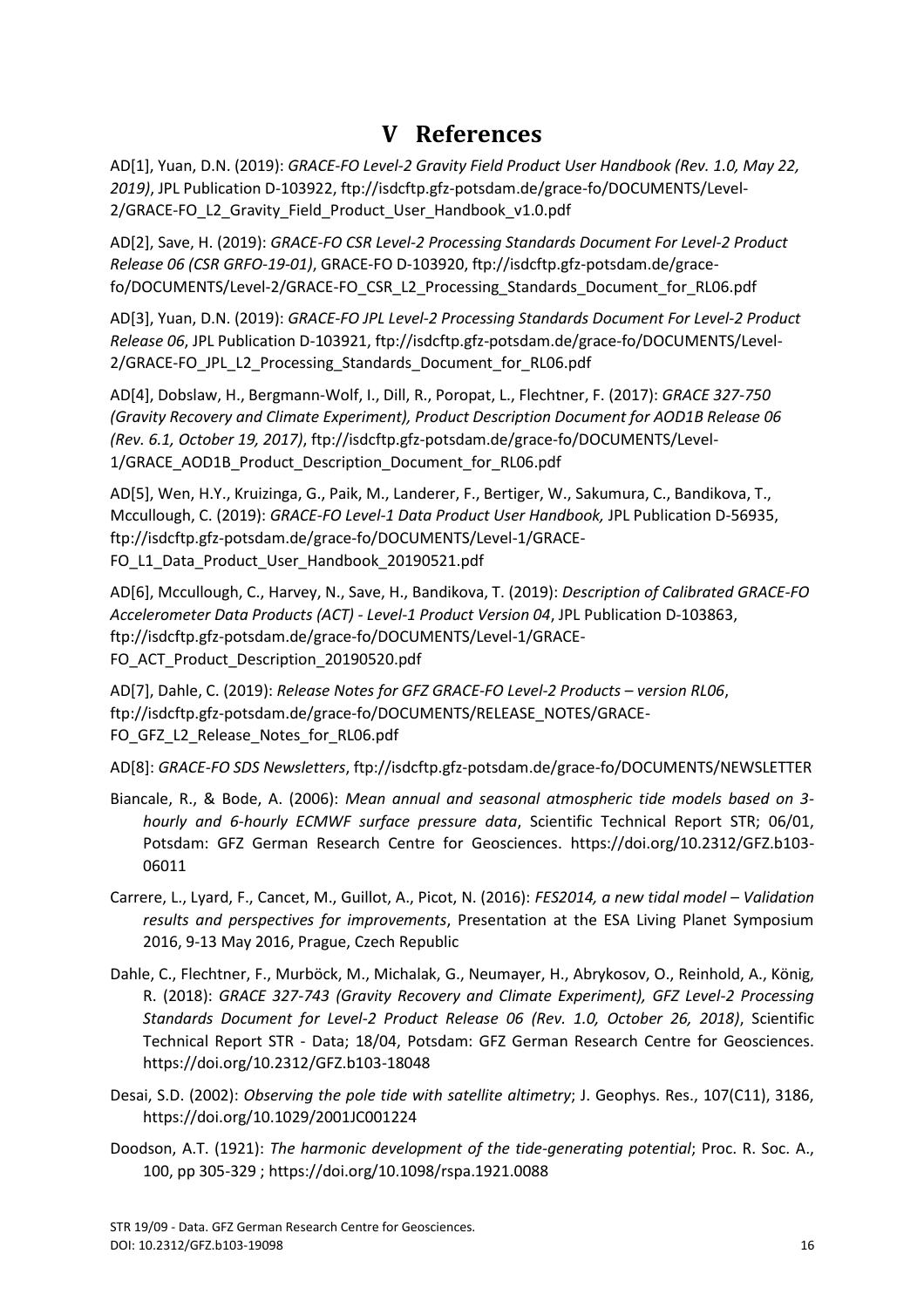- Förste, C., Bruinsma, S.L., Abrikosov, O., Lemoine, J.M., Marty, J.C., Flechtner, F., Balmino, G., Barthelmes, F., Biancale, R. (2014): *EIGEN-6C4 The latest combined global gravity field model including GOCE data up to degree and order 2190 of GFZ Potsdam and GRGS Toulouse*. GFZ Data Services[. https://doi.org/10.5880/icgem.2015.1](https://doi.org/10.5880/icgem.2015.1)
- IERS Conventions 2010, Gérard Petit and Brian Luzum (eds.) (2010): *IERS Technical Note 36*; Frankfurt am Main: Verlag des Bundesamts für Kartographie und Geodäsie, 179 pp., ISBN 3-89888-989-6, URL:<https://www.iers.org/IERS/EN/Publications/TechnicalNotes/tn36.html>
- Kusche, J. (2007): *Approximate decorrelation and non-isotropic smoothing of time-variable GRACEtype gravity field models*; Journal of Geodesy, 81 (11), p. 733–749. <https://doi.org/10.1007/s00190-007-0143-3>
- Ray, R., Steinberg, D., Chao, B., Cartwright, D. (1994): *Diurnal and semidiurnal variations in the Earth´s rotation rate induced by ocean tides*; Science, 264, pp. 830-832; <https://doi.org/10.1126/science.264.5160.830>
- Reigber, Ch., Balmino, G., Schwintzer, P., Biancale, R., Bode, A., Lemoine, J.M., König, R., Loyer, S., Neumayer, H., Marty, J.C., Barthelmes, F., Perosanz, F., Zhu, S.H. (2002): *A high quality global gravity field model from CHAMP GPS tracking data and accelerometry (EIGEN-1S)*; Geophysical Research Letters, Vol. 29, No. 14[; https://doi.org/10.1029/2002GL015064](https://doi.org/10.1029/2002GL015064)
- Reigber, Ch., Balmino, G., Schwintzer, P., Biancale, R., Bode, A., Lemoine, J.M., König, R., Loyer, S., Neumayer, H., Marty, J.C., Barthelmes, F., Perosanz, F., Zhu, S.H. (2003): *Global gravity field recovery using solely GPS tracking and accelerometer data from CHAMP*; Space Science Reviews, Vol. 108,<https://doi.org/10.1023/A:1026217713133>
- Schwiderski, E. (1983): *Atlas of ocean tidal charts and maps, part I: The semidiurnal principal lunar tide M2*; Marine Geodesy, Vol. 6, pp. 219-256[. https://doi.org/10.1080/15210608309379461](https://doi.org/10.1080/15210608309379461)